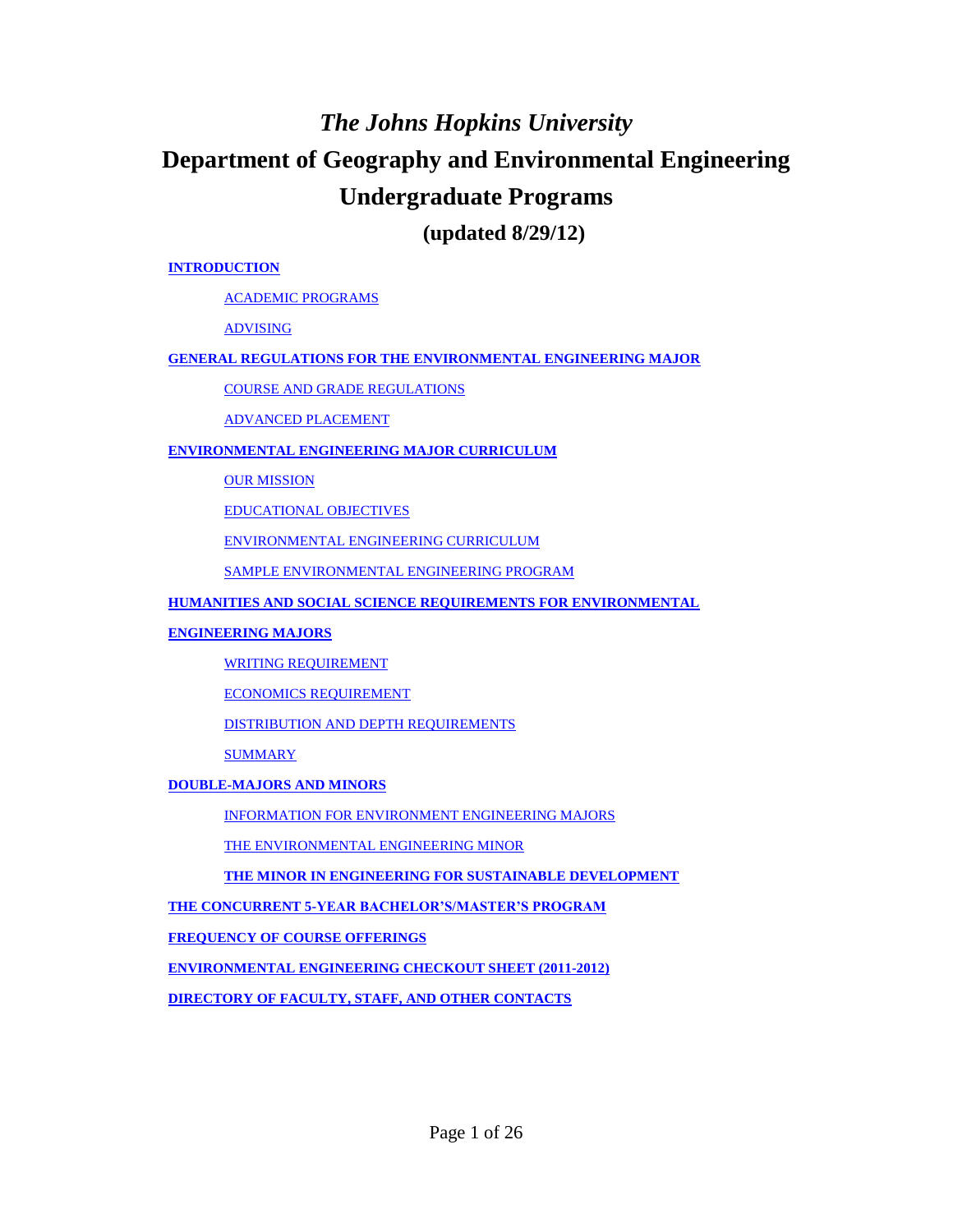# **INTRODUCTION**

The field of Environmental Engineering is dedicated to the study and amelioration of environmental problems. Such problems are complex and multifaceted, and successful solutions must operate within the constraints imposed by societal concerns. As a result, the discipline of Environmental Engineering is a highly interdisciplinary endeavor.

### **The B.S. in Environmental Engineering degree program is accredited by the Engineering Accreditation Commission of ABET, http://www.abet.org.**

### **Program Objectives**

The Program in Environment Engineering educates students to think critically, communicate clearly, and collaborate effectively as they apply the fundamental scientific principles of engineering to environmental problems. We emphasize the importance of intellectual growth, professional ethics, and service to society. Our graduates are prepared to be successful

- (1) engineering professionals in private and governmental organizations, and
- (2) students in the best graduate programs.

Our program was implemented for the first time during the 2002-2003 academic year and is intended to provide a strong foundation in the physical, chemical and biological sciences, as well as in mathematics, engineering science and engineering design. It is broad and flexible enough to accommodate students with a variety of interests in Environmental Engineering. This training should provide an ideal preparation for future employment in business or industry or for subsequent training at the graduate level, either in Environmental Engineering or in a field such as environmental law, public health, or medicine.

### *Academic Programs*

The Department of Geography and Environmental Engineering offers the following programs for undergraduates at Johns Hopkins:

- $\triangleright$  The Bachelor of Science in Environmental Engineering program is designed to provide students with a broadly based yet rigorous education in the fundamental subjects central to the field, in a milieu that fosters development of a spirit of intellectual inquiry and the problem-solving skills required to address the open-ended issues characteristic of the real world.
- $\triangleright$  The Minor in Environmental Engineering is designed to allow engineering students to pursue an interest in this field and to incorporate aspects of environmental engineering into careers in other engineering disciplines.
- $\triangleright$  The Minor in Environmental Science is designed to encourage and facilitate studies in environmental science by students completing degrees in other science and engineering disciplines.
- $\triangleright$  The Minor in Engineering for Sustainable Development is designed to expose students to some of the key issues related to development, methods of information-gathering in diverse and difficult settings, and working effectively with non-engineers on complex problems.

### *Advising*

The Department's coordinator for undergraduate advising is: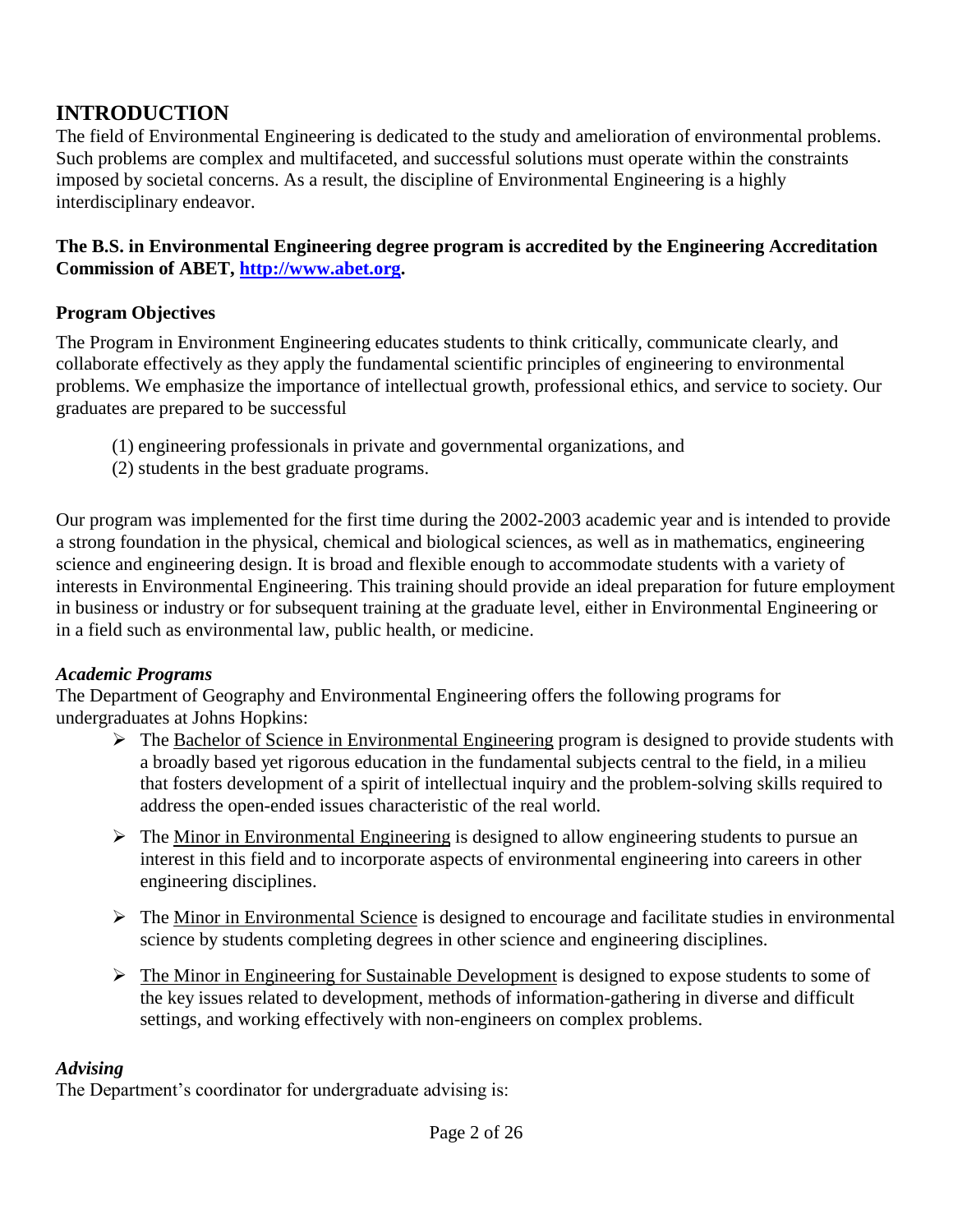#### **Professor Ben Hobbs 208 Ames Hall 3400 N. Charles Street Baltimore, MD 21218 (410) 516-4681, bhobbs@jhu.edu**

#### back to top

The Department's Program Director for the Minor in Engineering for Sustainable Development is:

#### **Professor Erica Schoenberger Dept of Geography and Environmental Engineering 501 Ames Hall 410-516-6158, ericas@jhu.edu**

All undergraduate students majoring in Environmental Engineering must follow a program approved by a faculty member in the Department who is appointed as the student's advisor. It is the responsibility of the student to initiate and attend regular meetings with the advisor.

Each student must meet with his/her advisor at least twice a semester to:

- plan or make changes to his/her course schedule,
- discuss requirements for the major, and
- discuss any problems that relate to academics or academic performance.

For example, a meeting with the advisor approximately four weeks after classes begin provides a useful time to inform the advisor of potential difficulties or problems in individual courses. The second meeting with the advisor would typically occur towards the end of the semester during advising week.

IMPORTANT NOTE: All Environmental Engineering Majors must fill out and obtain their advisor's signature on a checkout sheet at the beginning of each semester. Submit signed check out sheets to DoGEE in person (Ames Hall 313) or via email (dogee@jhu.edu) prior to registering each semester. **A blank copy of this mandatory checkout sheet can be found at the end of this Advising Manual.**

Note **that undergraduate advising week is the week BEFORE undergraduate registration week.** Please schedule an appointment with your advisor, since he or she will likely have a particularly busy schedule during this time. For more information on how to register, important announcements, and deadlines please visit http://www.jhu.edu/registr/notices\_undergrad.html

### **Responsible Conduct of Research Course**

#### http://eng.jhu.edu/wse/page/conduct-of-research-training

Any undergraduate student (from any school) cannot begin receiving payment from the Whiting School of Engineering to conduct research until he/she has completed the online training course in Responsible Conduct of Research (AS.360.624). Students must present a certificate of course completion (which can be printed or saved electronically) to the department/center administrator for verification. [EXCEPTION: Undergraduate students on NIH training grants\* must complete the in-person training course (AS.360.625, not the online course) at the first available opportunity and may be placed on payroll before the course is completed. This course is offered during the summer, fall, intersession, and spring sessions. (A course description can be found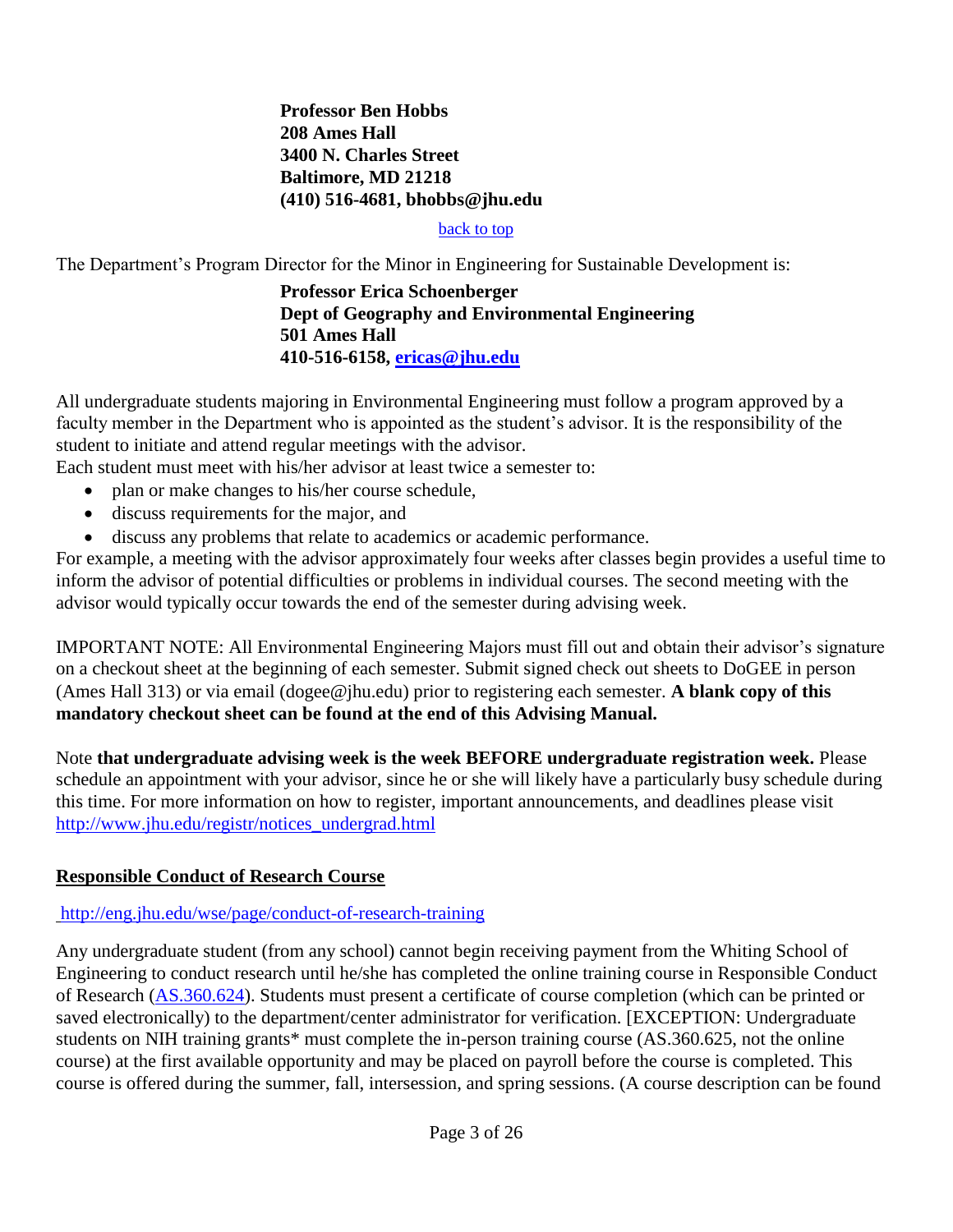in ISIS.) During the appropriate online registration periods, students can register for the in-person course via ISIS. Outside of the online registration periods, students must visit the Office of the Registrar to enroll.] NOTE: Undergraduate students who must complete Responsible Conduct of Research training will not receive a diploma until course completion is verified. Please contact your Sr. Academic Program Coordinator if you have questions about this course.

#### back to top

## **GENERAL REGULATIONS FOR THE ENVIRONMENTAL ENGINEERING MAJOR**

All undergraduate students majoring in Environmental Engineering must follow a program approved by a faculty member in the Department who is appointed as the student's advisor.

### *Course and Grade Regulations*

The Department of Geography and Environmental Engineering requires that all courses taken after the first semester of the freshman year and counted toward the 124 credits required for Environmental Engineering be taken for a letter grade (that is, they may not be taken with the Satisfactory/Unsatisfactory option). The University regulations can be found in the JHU catalog. Whereas the University allows one S/U course each semester *outside the student's major*, the Department does not allow any S/U courses (except those in the first semester of the Freshman year) to count toward the requirements for graduation.

Further, the Department of Geography and Environmental Engineering requires that grades of C- or better be obtained in all required Engineering, Mathematics and Science courses (i.e., grades of D or D+ will not be accepted). This also applies to required electives in those three areas. No more than ten D credits may be counted toward graduation requirements.

According to University regulations, no more than 12 credits completed prior to matriculation or in summer sessions at other accredited colleges or universities may be accepted. Transfer students are not subject to this restriction. They must obtain credit for courses they wish to transfer during their first year at Hopkins. University regulations also require a minimum of two years residence for a Hopkins degree.

### *Advanced Placement*

Johns Hopkins University grants credit for many Advanced Placement (AP) examinations. If you took AP exams, please have your scores sent to Johns Hopkins University as soon as possible. AP scores will be entered on your academic record upon receipt. The Whiting School's Office of Academic Affairs decides what AP credits can be counted toward an engineering degree. Please visit the link below if you have questions about your AP credits:

http://engineering.jhu.edu/academic-advising/

CHEMISTRY: A score of four or five on the AP Chemistry exam exempts a student from taking the Intro Chemistry I and II sequence (030.101, 030.102). In that case, Chemistry Lab is waived.

PHYSICS: A score of four or five on Physics C (parts one and two) exempts a student from the Physics I and II sequence (171.101, 171.102), **but the corresponding Physics Labs (173.111, 173.112) are required.** No AP credit is awarded for Physics B. For additional information about AP credits, please consult your Engineering 101 Program Planning Guide provided by the Whiting School of Engineering.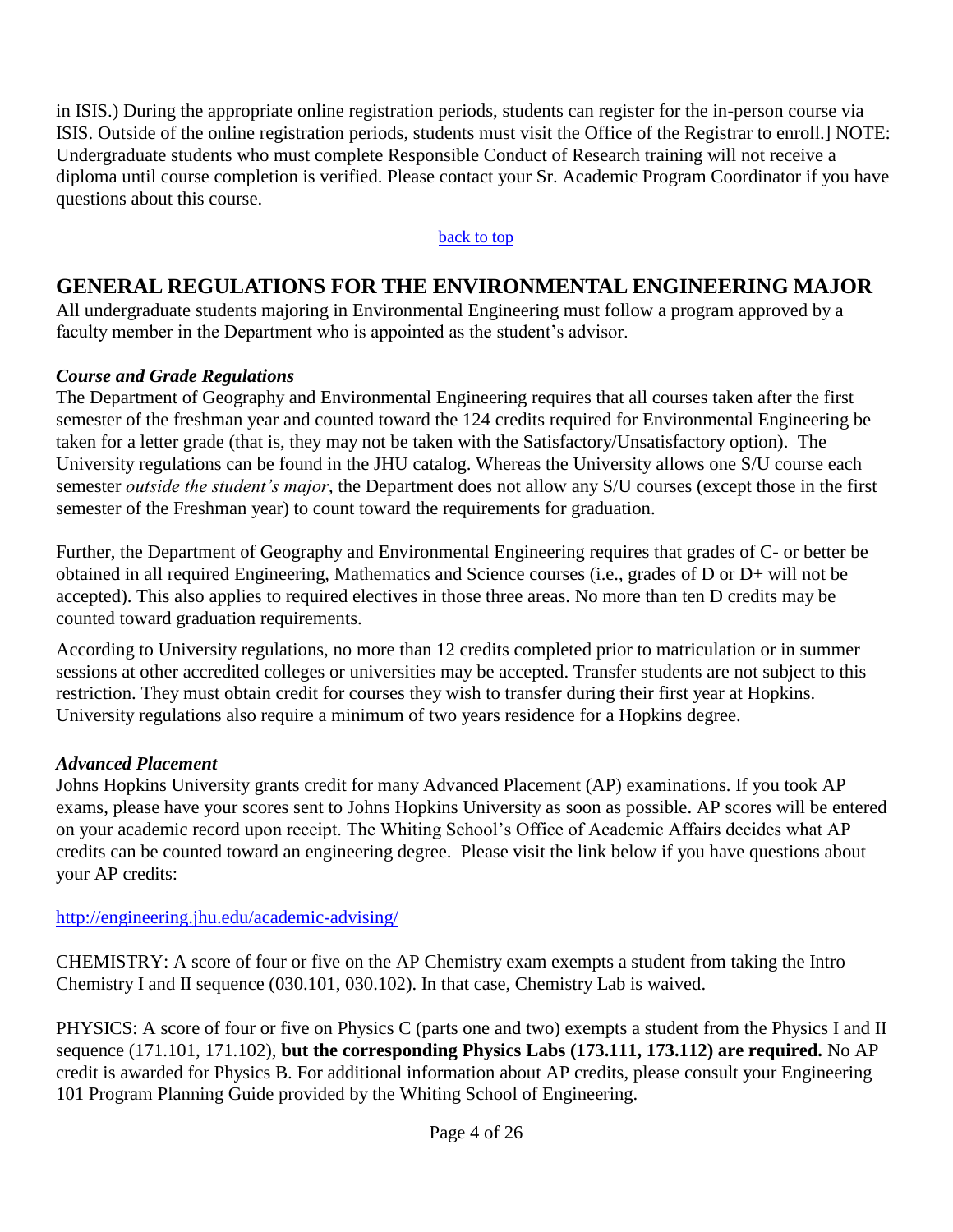BIOLOGY: AP Biology credits may only count towards satisfying an introductory required biology class (100 level). Please note that AP Biology credits may not satisfy the Ecology course requirement.

#### back to top

# **ENVIRONMENTAL ENGINEERING MAJOR CURRICULUM**

#### *Our Mission*

The mission of the environmental engineering undergraduate program is to provide students a broadly based yet rigorous education in the fundamental subjects central to the field, in a milieu that fosters a spirit of intellectual inquiry and the development of problem-solving skills required to address the open-ended issues characteristic of environmental engineering problems. The fundamental subjects include the physical, chemical, biological, and social sciences; mathematics; engineering science; the principles of environmental engineering; and the art and science of engineering design. This training is meant to prepare students for future employment as professional engineers, and for subsequent training at the graduate level, either in Environmental Engineering, other engineering and scientific fields, or professions such as business, law, public health, and medicine.

### *Educational Objectives*

The Program in Environment Engineering educates students to think critically, communicate clearly, and collaborate effectively as they apply the fundamental scientific principles of engineering to environmental problems. We emphasize the importance of intellectual growth, professional ethics, and service to society. Our graduates are prepared to be successful

- (1) engineering professionals in private and governmental organizations, and
- (2) students in the best graduate programs.

### *Student Outcomes*

The undergraduate environmental engineering program is designed to produce environmental engineering graduates who:

- $\triangleright$  Understand the principles upon which engineering practice is based, including mathematics and scientific computation; engineering science; and relevant principles of the physical, chemical, biological, and social sciences;
- $\triangleright$  Have knowledge and skills to design, conduct, and evaluate experiments;
- $\triangleright$  Understand the need for multidisciplinary approaches to engineering solutions to environmental problems, and the cross-media (air, water, soil) nature of environmental problems, and have a practical understanding of the social nature of environmental problems and their potential engineering solutions;
- $\triangleright$  Demonstrate critical thinking skills and an ability for independent study needed to engage in life-long learning;
- $\triangleright$  Possess knowledge and skills to identify, formulate, and implement solutions to engineering problems using modern engineering tools and synthesizing different fields of knowledge;
- $\triangleright$  Can communicate effectively both orally and in writing, and collaborate in multidisciplinary teams;
- $\triangleright$  Are broadly educated to understand contemporary issues and the policy context in which environmental engineering is practiced in modern society;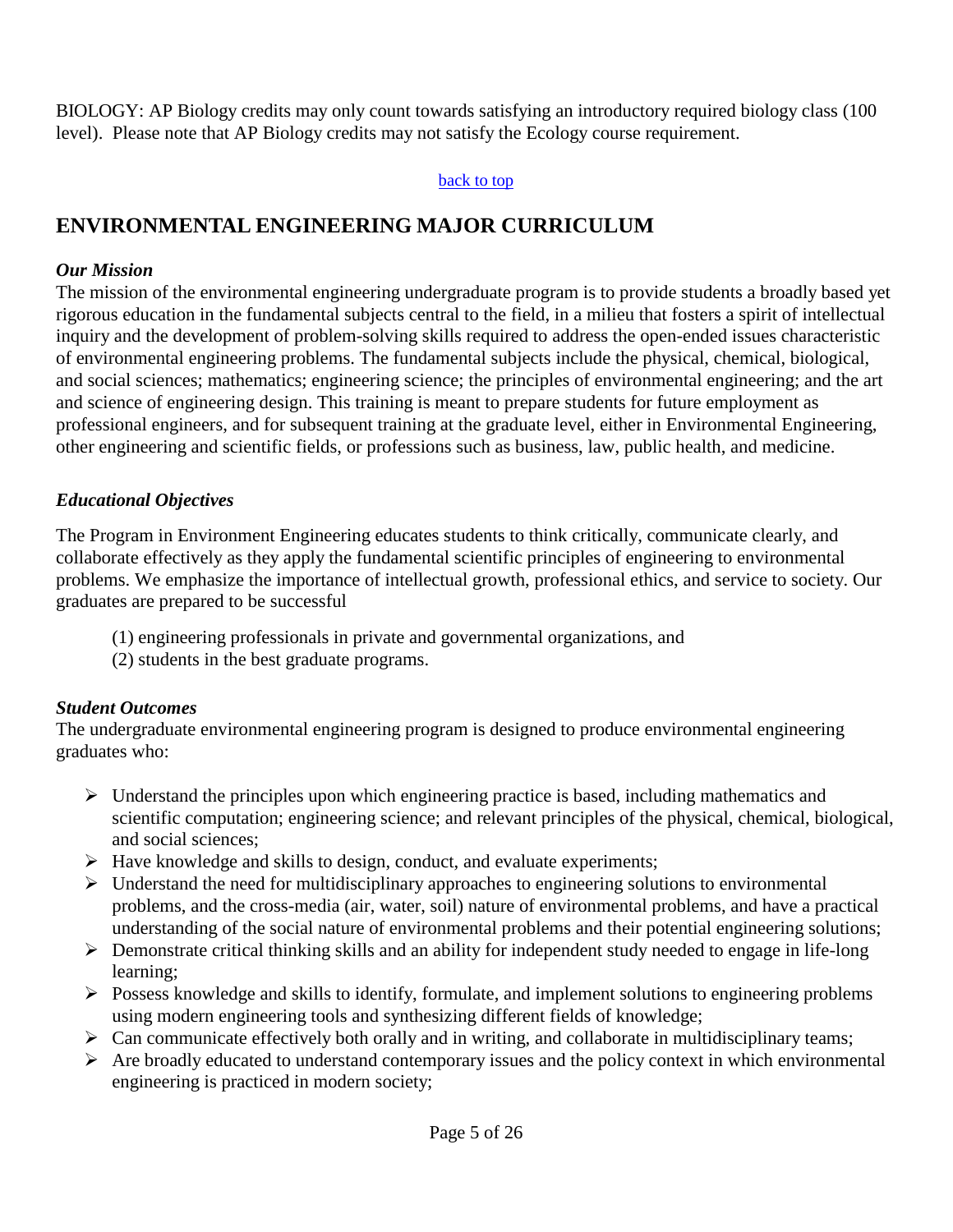- $\triangleright$  Have access to specialized training through coursework and research; and
- $\triangleright$  Understand professional ethics and the value of service through participation in technical activities and in professional organizations.

#### back to top

### *Environmental Engineering Curriculum*

With the assistance of a faculty advisor, each student will plan a curriculum suited to his or her ultimate career goals. The program also encourages individual study and research. The program of study we have designed satisfies the Accreditation Board for Engineering and Technology (ABET) criteria, and we are an ABET approved program. Advanced training through participation in a senior design project involves synthesizing information from more than one field to solve real-world problems.

The Environmental Engineering curriculum is structured as follows, and involves a total of 124 credits:

Mathematics (M) with a focus on applications (19 credits)

|  | Required Courses: |
|--|-------------------|
|--|-------------------|

110.108 Calculus I (Physical Sciences and Engineering) 110.109 Calculus II (Physical Sciences and Engineering) 110.202 Calculus III (Physical Sciences and Engineering) or 110.211 Honors Multivariable Calculus and Linear Algebra 550.291 Linear Algebra and Differential Equations or 110.302 Differential Equations with Applications An advanced course (300 level or higher) in probability and statistics (The Department of Applied Mathematics and Statistics offers a number of suitable courses) Basic Science (BS) (24-25 credits) *Required Courses:* 171.101 General Physics for Physical Science Majors I 171.102 General Physics for Physical Science Majors II 173.111 General Physics Laboratory I 173.112 General Physics Laboratory II One year of introductory chemistry (e.g., 030.101 Introductory Chemistry I and 030.102 Introductory Chemistry II) 030.105 Introductory Chemistry Laboratory I 030.106 Introductory Chemistry Laboratory II 570.205 Ecology An additional course in the biological sciences, such as 020.151 General Biology I, or 570.328 Geography and Ecology of Plants.

*Note*: Premedical students could substitute 020.305 Biochemistry, 020.315 Biochemistry Laboratory, 020.306 Cell Biology, and 020.316 Cell Biology Laboratory, for Ecology or General Biology. Premedical students should also take additional chemistry courses as electives, such as 030.205 Introductory Organic Chemistry I, 030.206 Introductory Organic Chemistry II, and 030.225 Organic Chemistry Laboratory.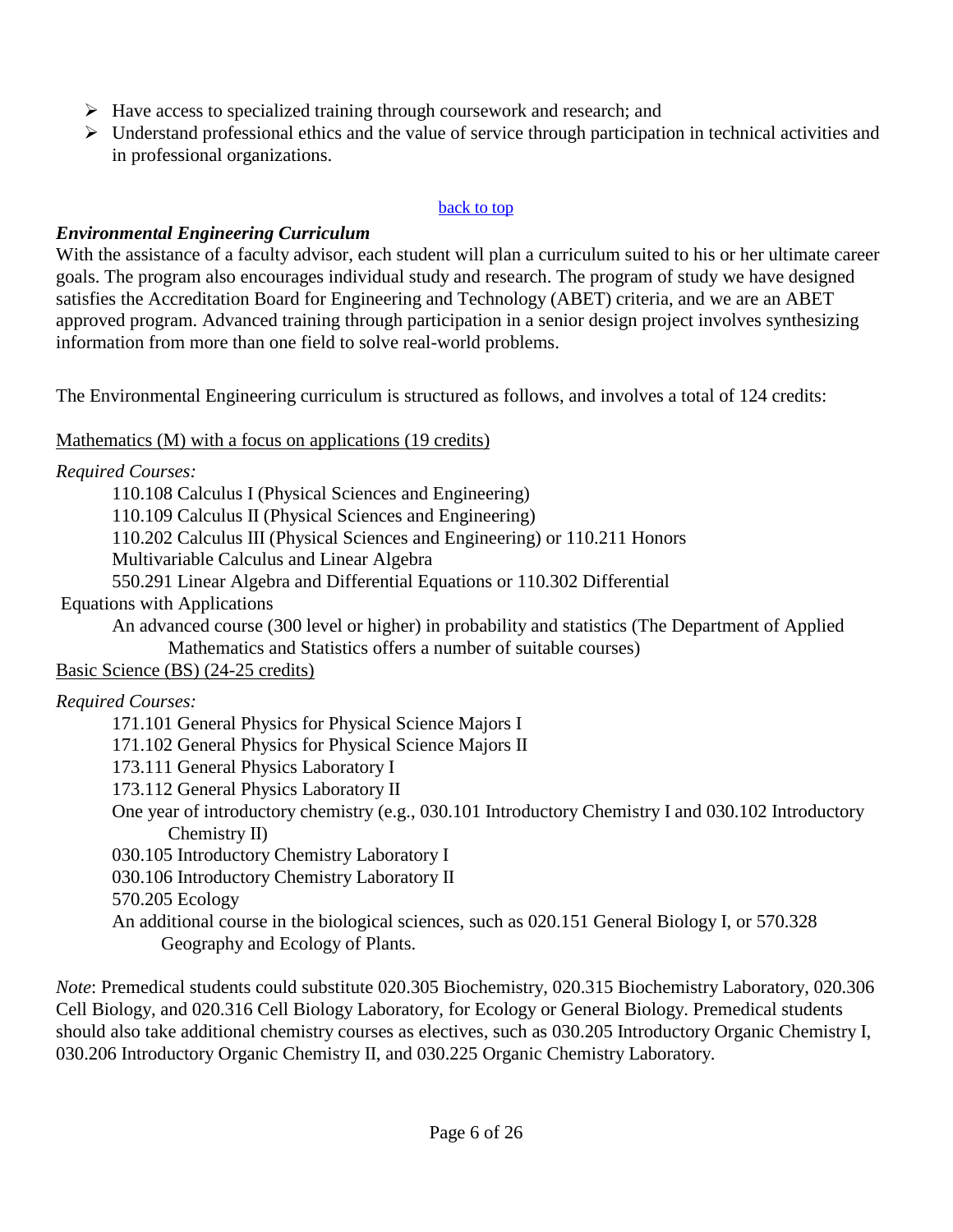#### back to top

#### Humanities and Social Sciences (HS) (18 credits)

A minimum of six courses totaling 18 credits in Humanities or Social Sciences (catalog code H or S). The six courses must include 1) one course that specifically develops writing skills (e.g., a how to write class), 2) 570.334 Engineering Microeconomics, and 3) four additional H&S courses with at least two at the 300 level or higher. 570.404 and/or 570.406 can be taken as part of these requirements. Please note that the writing course will fulfill one of the two writing intensive courses required by the university (W courses). Note also that most medical schools require a year of English literature and/or composition.

### *Required course:*

570.334 Engineering Microeconomics

*Elective examples from DoGEE:*

570.406 Environmental History

570.427 Natural Resources, Society, and Environment

*Writing course examples:*

220.146 (H, W) Introduction to Science Writing

220.202 (H,W) Introduction to Nonfiction

060.113 or 060.114 Expository Writing (either one; both cannot be counted for H/S credit) 220.105 or 220.106 Introduction to Fiction and Poetry I

### General Engineering (GE) (16 credits)

*Required courses:*

570.108 Introduction to Environmental Engineering

An introductory course in computing (570.210, Introduction to Computation and

Mathematical Modeling or an equivalent course)

A course in thermodynamics (e.g., 540.203 Engineering Thermodynamics, 510.312 Physical Chemistry of Materials I: Thermodynamics, or 530.231 Mechanical Engineering Thermodynamics)

A course in Statics (either 560.201 Statics and Mechanics of Materials or 530.201 Statics and Mechanics of Materials)

570.351 Introduction to Fluid Mechanics

## Design Experience and Engineering Laboratory (D) (9 credits)

## *Required courses:*

570.305 Environmental Engineering Systems Design 570.419, 570.421 Environmental Engineering Design I, II

The Design and Synthesis sequence is a five-credit project course (2 credits fall semester, 3 credits spring semester) and involves a comprehensive study of the engineering design process from problem definition to final design. The course involves team projects that include written and oral presentations. Students will form small teams that will work with local companies or government agencies in executing the project. Prerequisite: senior standing in Environmental Engineering.

## Environmental Engineering Requirements (EER) (26 credits)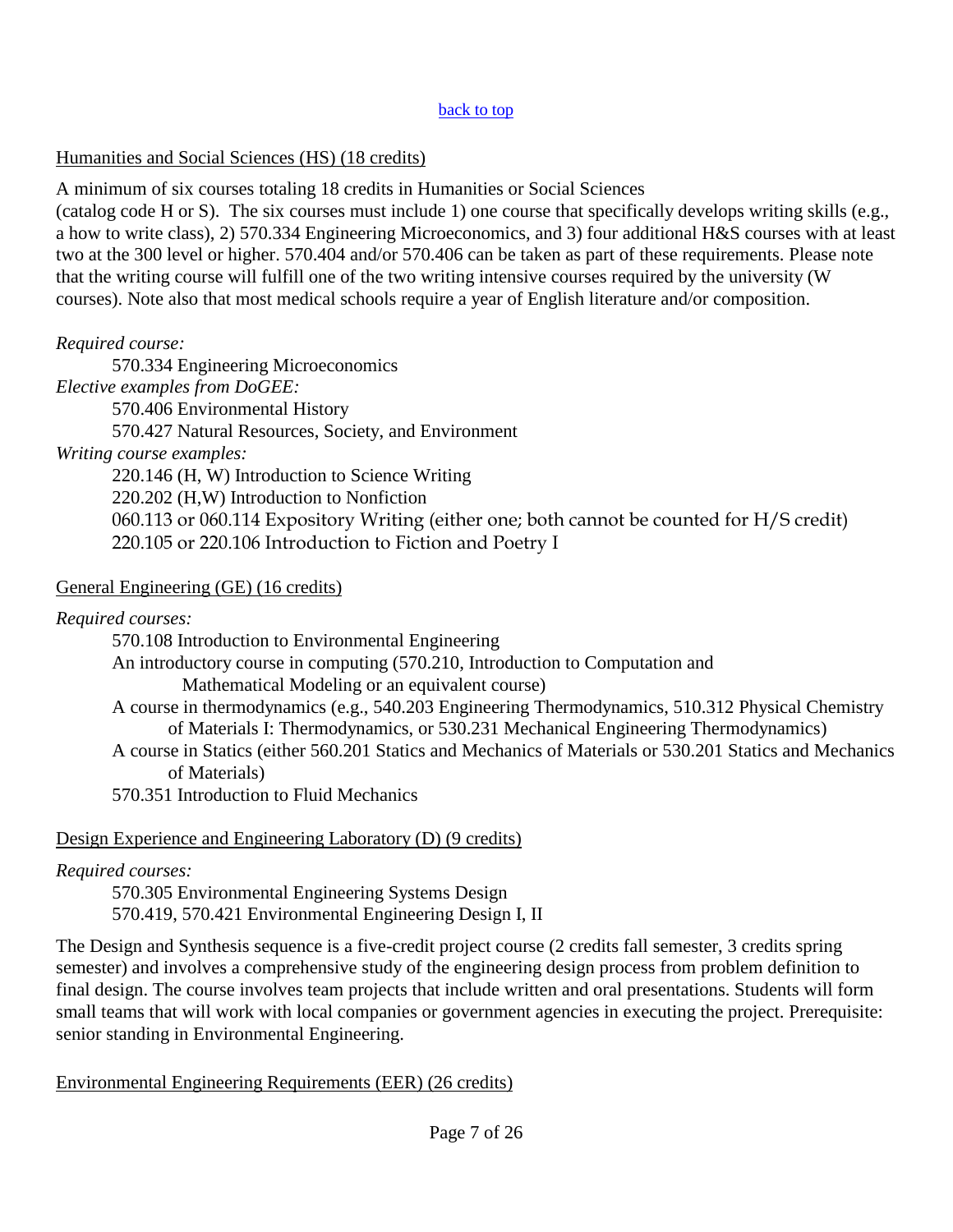*Required courses* (14 credits):

570.239 Current and Emerging Environmental Issues 570.301 Environmental Engineering I: Fundamentals 570.302 Environmental Engineering II: Water and Wastewater Treatment 570.304 Environmental Engineering and Science Laboratory 570.353 Hydrology

*Environmental Engineering Electives* (EEE) (12 credits):

Students take at least two courses from one of the following focus areas, and at least one course from two of the other focus areas. Courses to be selected in consultation with advisor. **Any changes in courses must be accompanied by a Waiver/Substitution Form.**

Environmental Management and Economics (Note: 600 level courses require permission of instructor)

570.418/618 Multiobjective Programming and Planning

570.496 Optimization Models in Environmental Systems

570.497 Risk & Decision Analysis

570.490 Solid Waste Engineering and Management

570.491 Hazardous Waste Engineering and Management

Environmental Engineering Science

570.411 Engineering Microbiology

570.442 Environmental Organic Chemistry

570.443 Aquatic Chemistry

570.460 Environmental Colloidal Phenomena

Environmental Transport

530.328 Fluid Mechanics II

570.423 Principles of Geomorphology

570.432 Sediment Transport and River Mechanics

570.657 Air Pollution

Environmental Health Engineering

182.625 Principles of Occupational and Environmental Hygiene\*

- 182.638 Environmental and Health Concerns in Water Use and Reuse\*
- 280.350 Fundamentals of Epidemiology

221.624 Urban Health in Developing Countries\*

180.600 Water and Sanitation in Tropical Environments\*

\* These courses are offered on the Bloomberg School of Public Health campus.

### Technical Electives (TE) (minimum of 12 credits) (selected in consultation with an advisor)

At least three (E), (Q) or (N) courses at or above the 300 level subject to approval by the department and totaling at least twelve credits. (For ABET requirements at least one from: Solid Waste; Hazardous Waste; Air Pollution; Environmental Health Engineering, if not satisfied as part of the Environmental Engineering electives.) Up to six credits of independent study or research may be applied toward engineering requirements (e.g., 570.501/502 Undergraduate Research, 570.505 Undergraduate Independent Study, or 570.499 Senior Thesis). Note earlier comments for premed majors.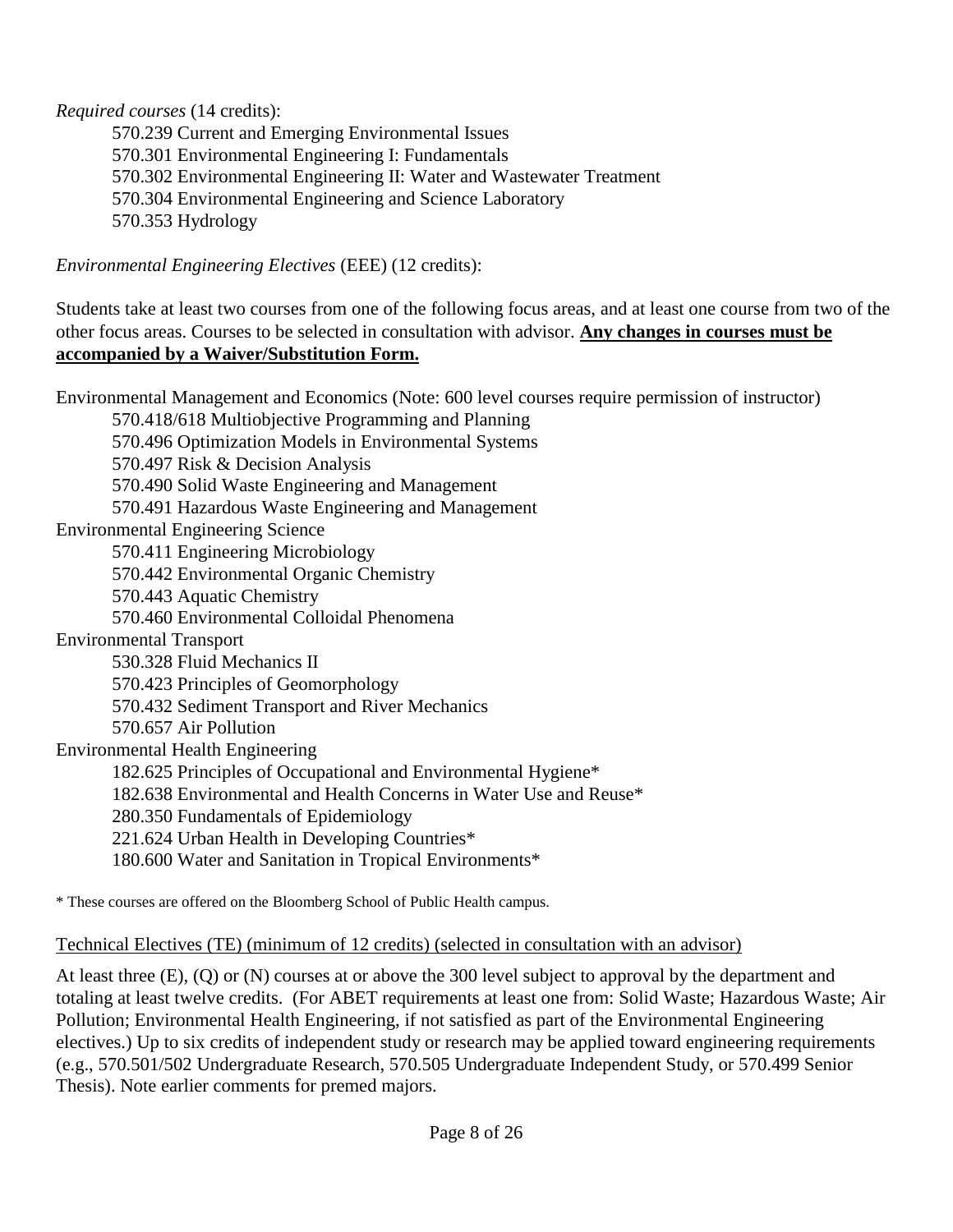It is strongly recommended that students take additional advanced classes in computing and numerical methods. Environmental Engineering Science students are strongly encouraged to take at least one course in organic chemistry (e.g., 030.205 Introductory Organic Chemistry I). The organic chemistry course will meet the Technical Elective requirement.

### **Guidance for Technical Electives for Environmental Engineering Major**

1. Technical electives (TEs) are intended to provide students with courses with technical content and extend mastery in appropriate subject matter.

2. TEs require use of fundamental science or mathematics, have appropriate prerequisites (e.g., university-level calculus, physics, chemistry, or other N or Q courses) and generally at a 300 level or higher.

3. TEs must have the appropriate level of rigor which is defined as encompassing both of the following requirements: (a) 5-10 homework assignments; and (b) a culminating project (final project, group project, paper) or final examination. Lecture-only classes (no homework or exams) will not qualify as a TE for the EE major. 4. TEs require accumulation and depth of analytical skill or knowledge. In general, this precludes survey

courses or courses that have no technical prerequisites that are taught by multiple professors or a series of guest lecturers, or cover a broad spectrum of a topic instead of building mastery in one area.

Exceptions are possible only with the approval of either the Departmental Chair or Director of Undergraduate Studies.

back to top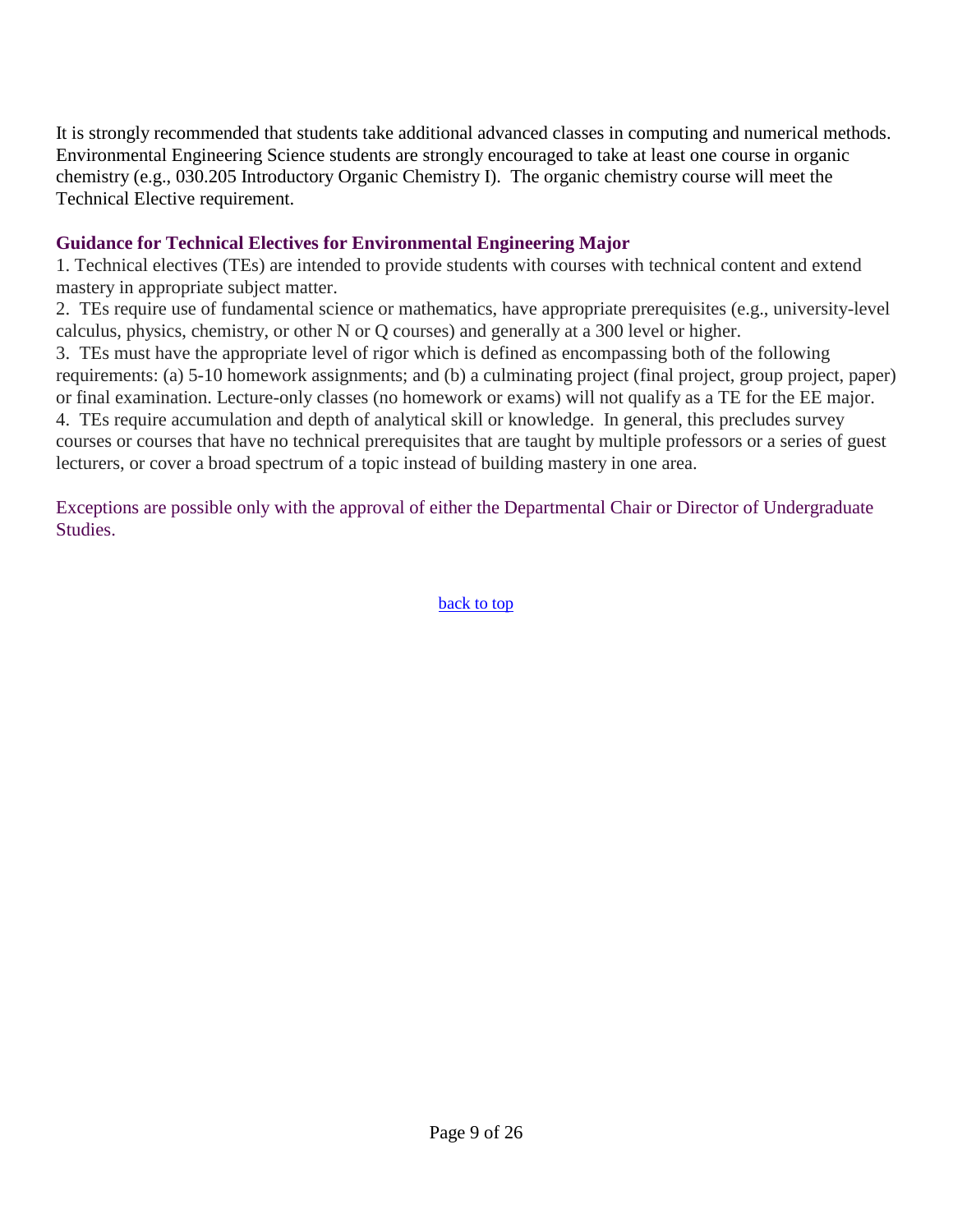# *Sample Environmental Engineering Program*

This program satisfies the Environmental Engineering BS with a concentration area in environmental engineering science. This program is based on the assumption that students have not previously completed A.P. courses in Calculus, Physics, Chemistry, etc.

| Semester 1                                                |                |
|-----------------------------------------------------------|----------------|
| 110.108 Calculus I (Physical Sciences and Engineering)    | 4(M)           |
| 030.101 Introductory Chemistry I                          | 3(BS)          |
| 030.105 Introductory Chemistry Laboratory I               | 1(BS)          |
| 570.108 Introduction to Environmental Engineering         | 3(GE)          |
| H/S Elective 1                                            | $3$ (HS)       |
| Total                                                     | 14             |
| Semester 2                                                |                |
| 110.109 Calculus II (Physical Sciences and Engineering)   | 4(M)           |
| 030.102 Introductory Chemistry II                         | 3(BS)          |
| 030.106 Introductory Chemistry Laboratory II              | $1$ (BS)       |
| 171.101 General Physics for Physical Sciences Majors I    | 4(BS)          |
| 173.111 General Physics Laboratory I                      | $1$ (BS)       |
| 570.210 Intro. to Computation and Math. Modeling          | 3(GE)          |
| Total                                                     | 16 (Annual 30) |
| Second year                                               |                |
| Semester 1                                                |                |
| 550.291 Linear Algebra and Differential Equations         | 4(M)           |
| 171.103 General Physics for Physical Science Majors II    | 4(BS)          |
| 173.112 General Physics Laboratory II                     | $1$ (BS)       |
| 560.201 Statics and Mechanics of Materials                | $4$ (GE)       |
| 570.205 Ecology                                           | 3(BS)          |
| Total                                                     | 16             |
| Semester 2                                                |                |
| 110.202 Calculus III (Calculus of Several Variables)      | 4(M)           |
| 510.312 Physical Chemistry of Materials I: Thermodynamics | 3(GE)          |
| 570.239 Current and Emerging Environmental Issues         | $3$ (EER)      |
| H/S Elective 2                                            | $3$ (HS)       |
| H/S Elective 3                                            | $3$ (HS)       |
| Total                                                     | 16 (Annual 32) |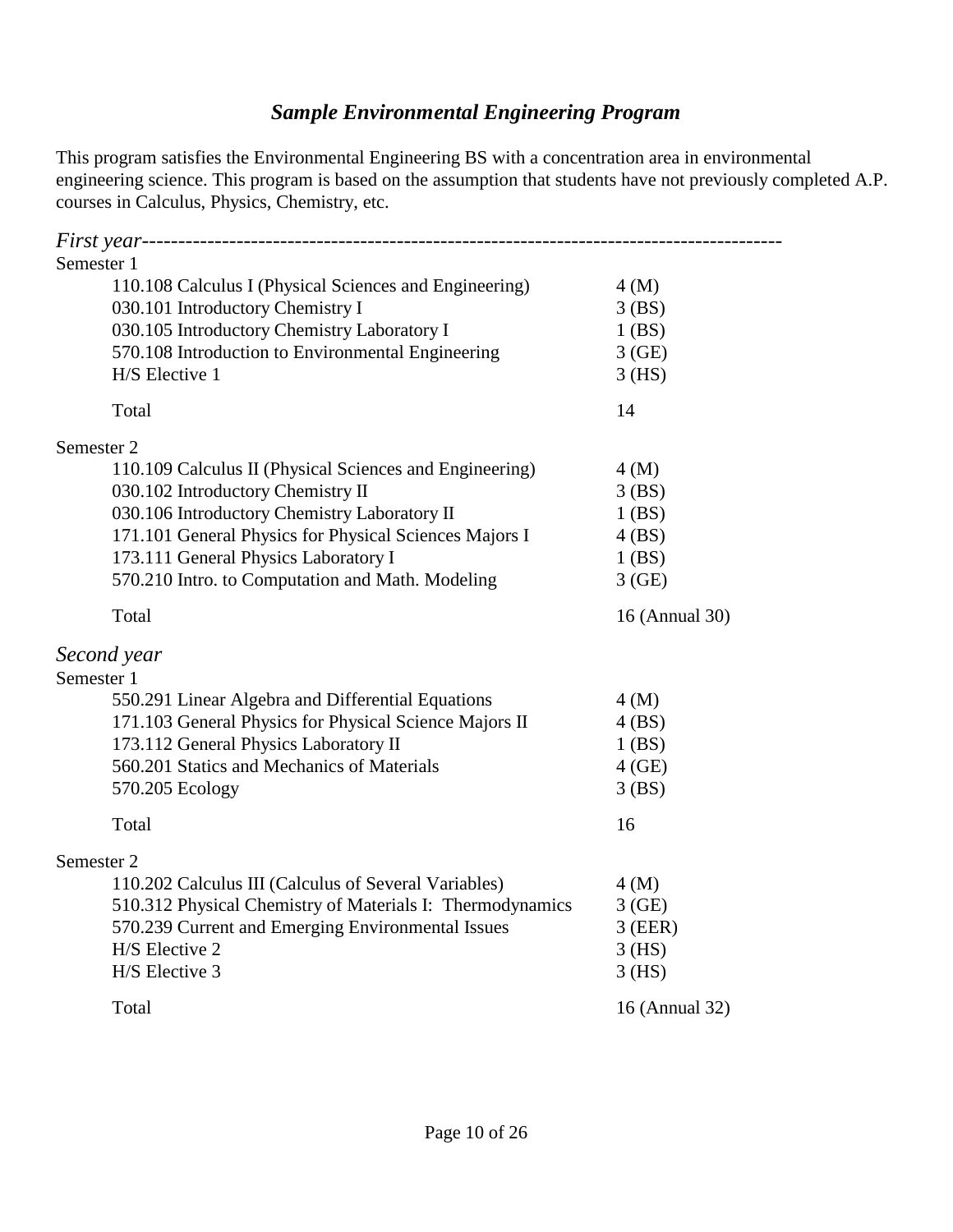### *Sample Environmental Engineering Program Cont.*

#### *Third year*

| Semester 1                                         |                   |
|----------------------------------------------------|-------------------|
| 570.301 Environmental Engineering I: Fundamentals  | $3$ (EER)         |
| 570.305 Environmental Engineering Systems Design   | 4(D)              |
| 570.334 Engineering Microeconomics                 | 3 (HS Elective 4) |
| 570.351 Introduction to Fluid Mechanics            | 3(GE)             |
| Environmental Engineering or Technical Elective    | 3 (EEE or TE)     |
| Total                                              | 16                |
| Semester 2                                         |                   |
| Probability/Statistics course                      | 3(M)              |
| 020.151 General Biology                            | $3$ (BS)          |
| 570.302 Environmental Engineering II               | $3$ (EER)         |
| 570.304 Environmental Engineering and Science Lab. | $2$ (EER)         |
| H/S Elective 5                                     | $3$ (HS)          |
| Environmental Engineering or Technical Elective    | 3 (EEE or TE)     |
| Total                                              | 17 (Annual 33)    |
| Fourth year                                        |                   |
| Semester 1                                         |                   |
| 570.353 Hydrology                                  | $3$ (EER)         |
| 570.419 Environmental Engineering Design I         | 2(D)              |
| Environmental Engineering or Technical Elective    | 3 (EEE or TE)     |
| Environmental Engineering or Technical Elective    | 3 (EEE or TE)     |
| Environmental Engineering or Technical Elective    | 3 (EEE or TE)     |
| Total                                              | 14                |
| Semester 2                                         |                   |
| 570.421 Environmental Engineering Design II        | 3(D)              |
| H/S Elective 6                                     | $3$ (HS)          |
| Environmental Engineering or Technical Elective    | 3 (EEE or TE)     |
| Environmental Engineering or Technical Elective    | 3 (EEE or TE)     |
| Environmental Engineering or Technical Elective    | 3 (EEE or TE)     |
| Total                                              | 15 (Annual 29)    |
|                                                    |                   |

Math (M) = 19 credits; Humanities and Social Sciences (HS) = 18 credits; Basic Science (BS) = 24 credits; General Engineering (GE) = 16 credits; Environmental Engineering Requirement (EER) = 14 credits; Environmental Engineering Electives (EEE) = 12 credits; Technical Electives (TE) = 12 credits; Design (D) = 9 credits; **Total Credits = 124**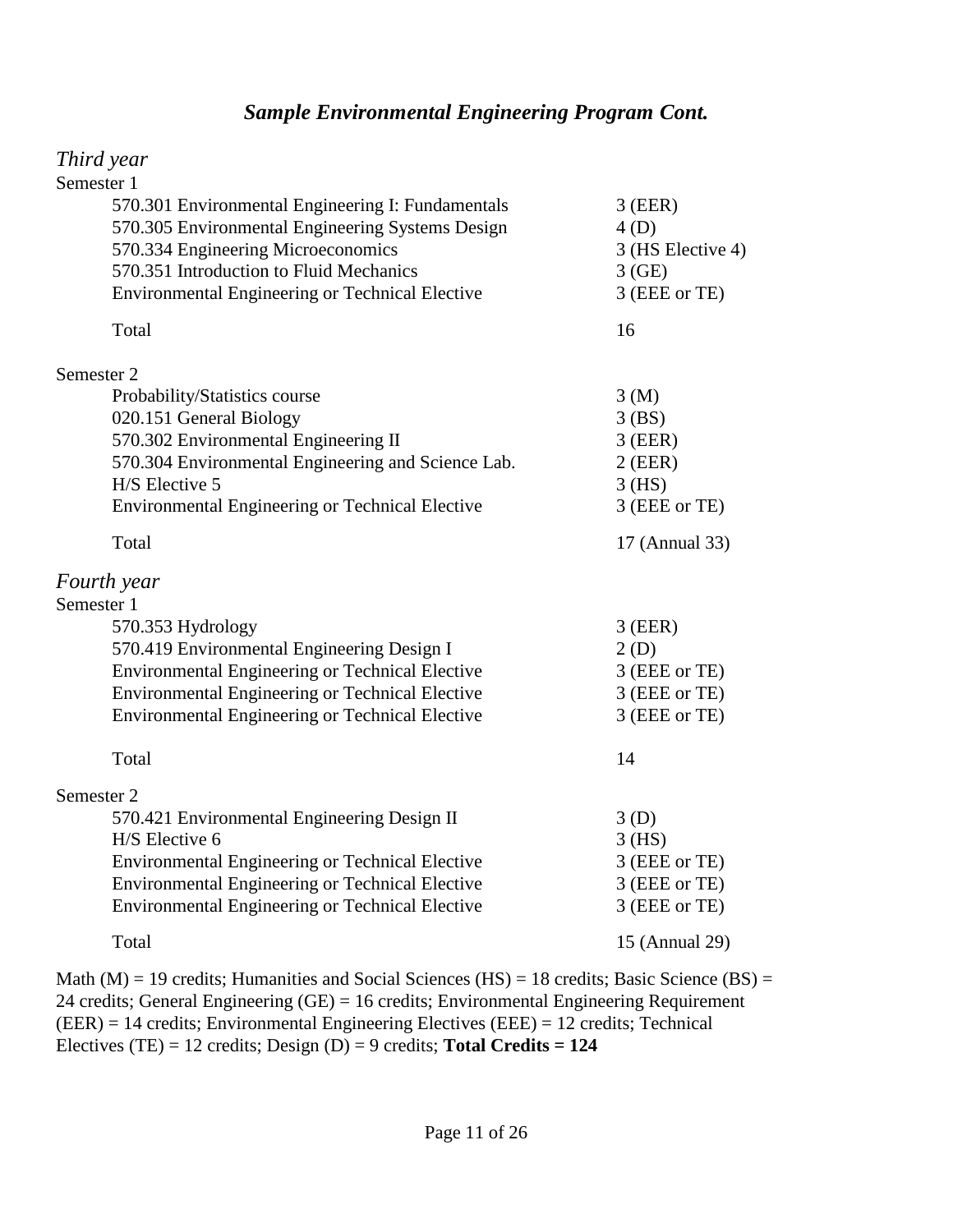# **HUMANITIES AND SOCIAL SCIENCE REQUIREMENTS FOR ENVIRONMENTAL ENGINEERING MAJORS**

The Whiting School of Engineering requires a minimum of six courses (each of at least three credits) in Humanities or Social Sciences (catalog code H or S).

Students taking elements of a foreign language are granted an H area designator for both semesters only if the second semester course is successfully completed (see the Johns Hopkins Catalog, page 43). For example, a student successfully completing 090.101 and 090.102 *Elementary German* would get 8 H credits. (Note that while four H credits are given for 090.102 alone, no H credits are given for 090.101 alone).

#### *Writing Requirement*

Whiting School graduates must take two courses (6 credits) that carry the writing intensive (W) designation. You must work with your advisor to find writing courses that guarantee the desirable level of intensity in writing instruction. One of the W courses must specifically develop writing skills. Example courses that do satisfy this requirement include:

220.146 (H, W) Introduction to Science Writing 220.202 (H, W) Introduction to Nonfiction 060.113 or 060.114 Expository Writing (either one; both cannot be counted for H/S credit) 220.105 or 220.106 Introduction to Fiction and Poetry I

Students wishing to use any other course to satisfy this writing requirement must have written permission from their advisor.

#### *Economics Requirement*

To help the student gain an appreciation of the broad economic context in which he/she will operate, one calculus-based introductory course in economics, 570.334 *Engineering Microeconomics*, is required.

### *Distribution and Depth Requirements*

Although not directly related to the major field of study, the Humanities and Social Science portion of the program is also of great importance in broadening the student's education and in stimulating the development of an inquisitive and critical mind. In order to best attain these objectives, four elective courses in Humanities and Social Science courses must be chosen. Two of these courses must be at the 300 level or higher. Environmental engineering majors are strongly encouraged to consider taking 570.404 and/or 570.406 as part of these requirements. With the approval of the student's advisor, intermediate level language courses may be taken to satisfy this depth requirement. Note that the Whiting School (and the Department) allow the first two semesters of any elementary course in a foreign language to count toward the fulfillment of the H/S requirement as long as both semesters are successfully completed.

#### *Summary*

In summary, the Environmental Engineering program requires a minimum of six full courses (18 credits) in Humanities and Social Sciences, one writing course (as defined above), one course in economics (570.334), and four additional Humanities and Social Sciences courses, two of which must be at the 300 level or higher.

#### **DOUBLE-MAJORS AND MINORS**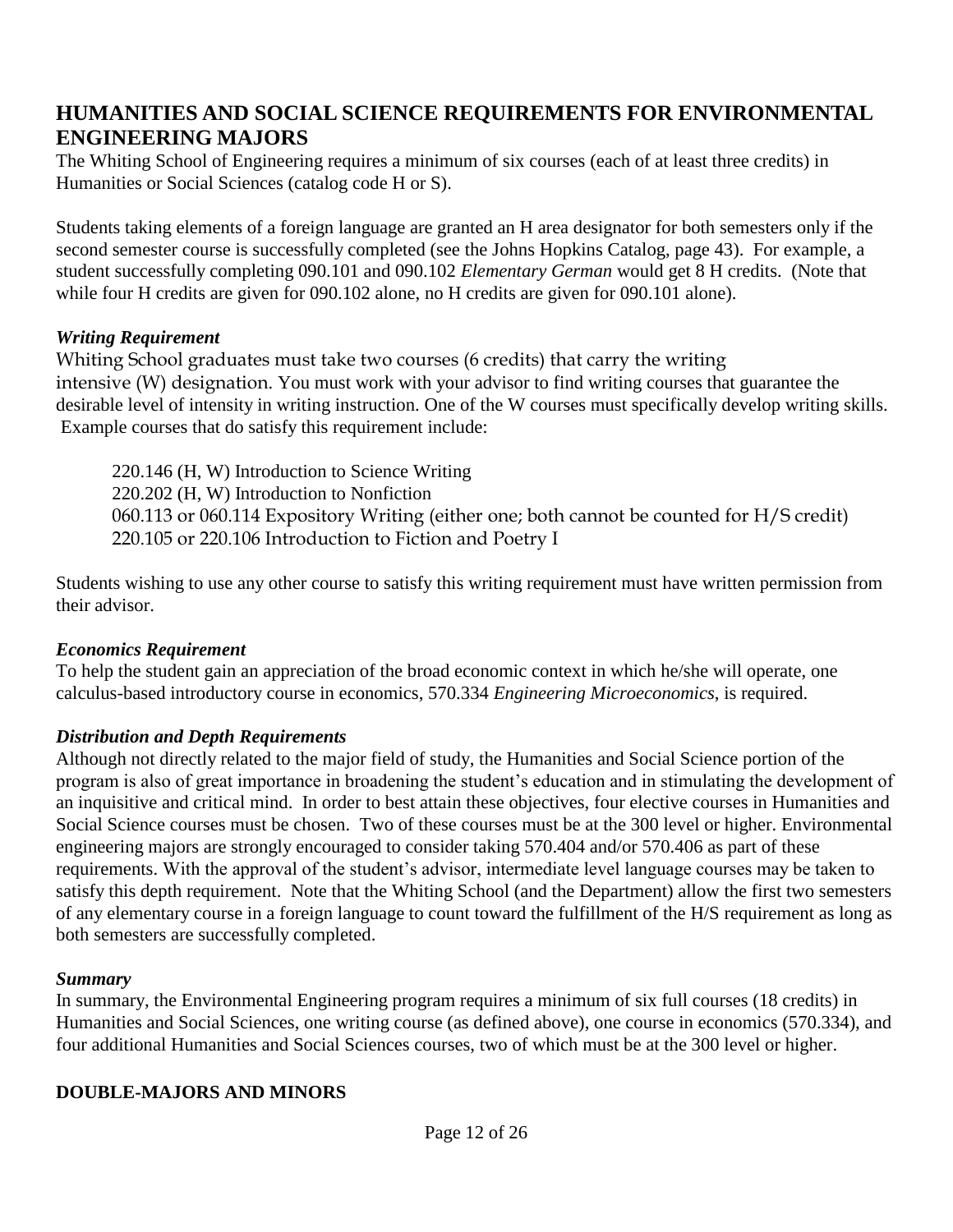## *Information for Environmental Engineering Majors*

Environmental Engineering majors may elect to double-major or to complete a minor from any department in the School of Engineering or the School of Arts and Sciences that offers one. Students wishing to pursue a double major should inform the Whiting School's Office of Academic Advising. It is the student's responsibility to ensure that all appropriate requirements are met (it is recommended that a faculty advisor from each major be asked to sign off on the student's planned academic program). Students wishing to pursue a minor should confer with the department through which the minor is offered to ascertain the exact requirements.

The minor in Entrepreneurship and Management focuses on business and management from a multidisciplinary viewpoint and is designed to provide Hopkins engineering students with the knowledge and skills to become leaders in technology companies. Students interested in the Entrepreneurship and Management minor should contact the Center for Leadership Education (http://web.jhu.edu/leadership or cle@jhu.edu) for more information. More traditional subspecialty minors are available through the departments of Civil Engineering, Computer Science, and Applied Mathematics and Statistics.

## *The Environmental Engineering Minor*

Environmental engineering has become an important part of engineering practice in most engineering fields and across a professional spectrum from the private sector through governmental agencies to academia. An undergraduate minor in environmental engineering has been established to enable engineering students to pursue an interest in this field and to incorporate aspects of environmental engineering into their own careers in other engineering disciplines. Students in any undergraduate engineering major in the GWC Whiting School of Engineering are eligible for admission to the program, which is administered through the Department of Geography and Environmental Engineering (DoGEE). Students in undergraduate majors other than engineering can enroll in the Environmental Science minor, also offered by the Department of Geography and Environmental Engineering.

Each student in the Environmental Engineering Minor program will be assigned an advisor in the Department of Geography and Environmental Engineering to work with them in developing a program that meets the requirements for the minor that is consistent with the educational requirements of their major field of engineering study. Requirements of the Minor Program consist of (1) a set of "core" science and mathematics courses, already common to the civil and chemical engineering majors, (2) four required courses (total of 11 credits) in environmental engineering, and (3) two elective courses, one of which is taken at the freshman or sophomore level and the other of which is taken at the junior or senior level. Lists of the core courses, required courses, and approved elective courses are provided subsequently. Other electives may be considered, but are subject to specific approval by the minor advisor.

Students with a strong interest in Environmental Engineering may also wish to consider the Whiting School's Honors B.S./M.S.E. Program. Under this program, outstanding students completing ABET-accredited B.S. programs in engineering disciplines can apply for direct continuation into the M.S.E. Program in Environmental Engineering, which is administered by the Department of Geography and Environmental Engineering.

Below are the course requirements for the Environmental Engineering Minor. For further information, contact: Dr. William P. Ball, Coordinator, 301 Ames Hall (DoGEE) (bball@jhu.edu).

CORE COURSES (advanced placement credits and/or equivalent courses in other schools or departments are acceptable, subject to advisor approval)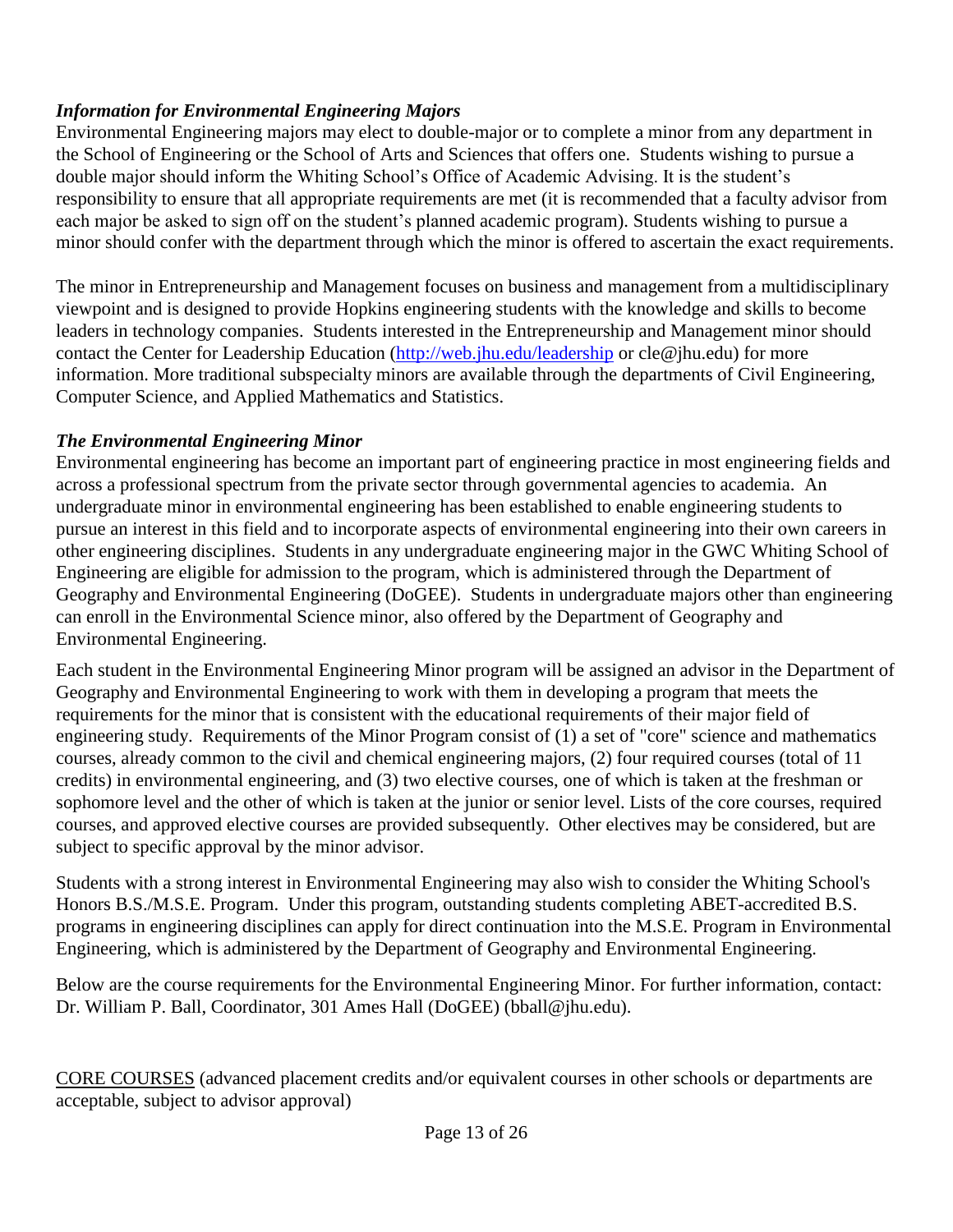| 110.108 Calculus I                                | 4 credits |
|---------------------------------------------------|-----------|
| $110.109$ Calculus II                             | 4         |
| 110.202 Calculus III                              | 4         |
| 550.291 Linear Algebra and Differential Equations | 4         |
| 030.101 Introductory Chemistry I                  |           |
| 030.102 Introductory Chemistry II                 |           |
| 030.105 Introductory Chemistry Laboratory         |           |
| 030.106 Introductory Chemistry Laboratory         |           |
| 171.101 General Physics I                         | 4         |
| 171.102 General Physics II                        | 4         |
| 173.111 General Physics Laboratory                |           |
| 173.112 General Physics Laboratory                |           |

#### back to top

CURRICULUM (a total of 18 credits is required)

*Required Courses* (total of 12 credits)

| 570.301 | (N,E), Environmental Engineering I-Fundamentals, 3 credits, fall                 |
|---------|----------------------------------------------------------------------------------|
| 570.302 | (N,E), Environmental Engineering II - Water and Wastewater Treatment, 3 credits, |
|         | spring                                                                           |
| 570.304 | (N,E), Environmental Engineering and Science Laboratory, 2 credits, spring       |
| 570.305 | (N,E), Environmental Engineering Systems Design, 4 credits, fall                 |

*Elective Courses* (total of 6 credits). One course from each of two groups is required.

Group A\*\* - Introductory courses at the freshman and sophomore level. One course required.\*

| 570.108 | Introduction to Environmental Engineering        |
|---------|--------------------------------------------------|
| 570.205 | Ecology                                          |
| 570.239 | <b>Current and Emerging Environmental Issues</b> |
| 570.317 | Paleoecology                                     |
| 570.328 | Geography and Ecology of Plants                  |
| 020.151 | General Biology I                                |
| 270.220 | The Dynamic Earth: An Introduction to Geology    |
| 500.111 | Energy and the Environment                       |

Group B<sup>\*\*</sup> - Engineering science courses that are developed for juniors and seniors, and also introductory graduate level courses. One course required. **Double counting of these courses with specified required courses in the student's major is not allowed.**

| 270.320 | The Environment and your Health               |
|---------|-----------------------------------------------|
| 570.353 | Hydrology                                     |
| 570.411 | <b>Engineering Microbiology</b>               |
| 570.420 | Mechanics for Earth and Environmental Science |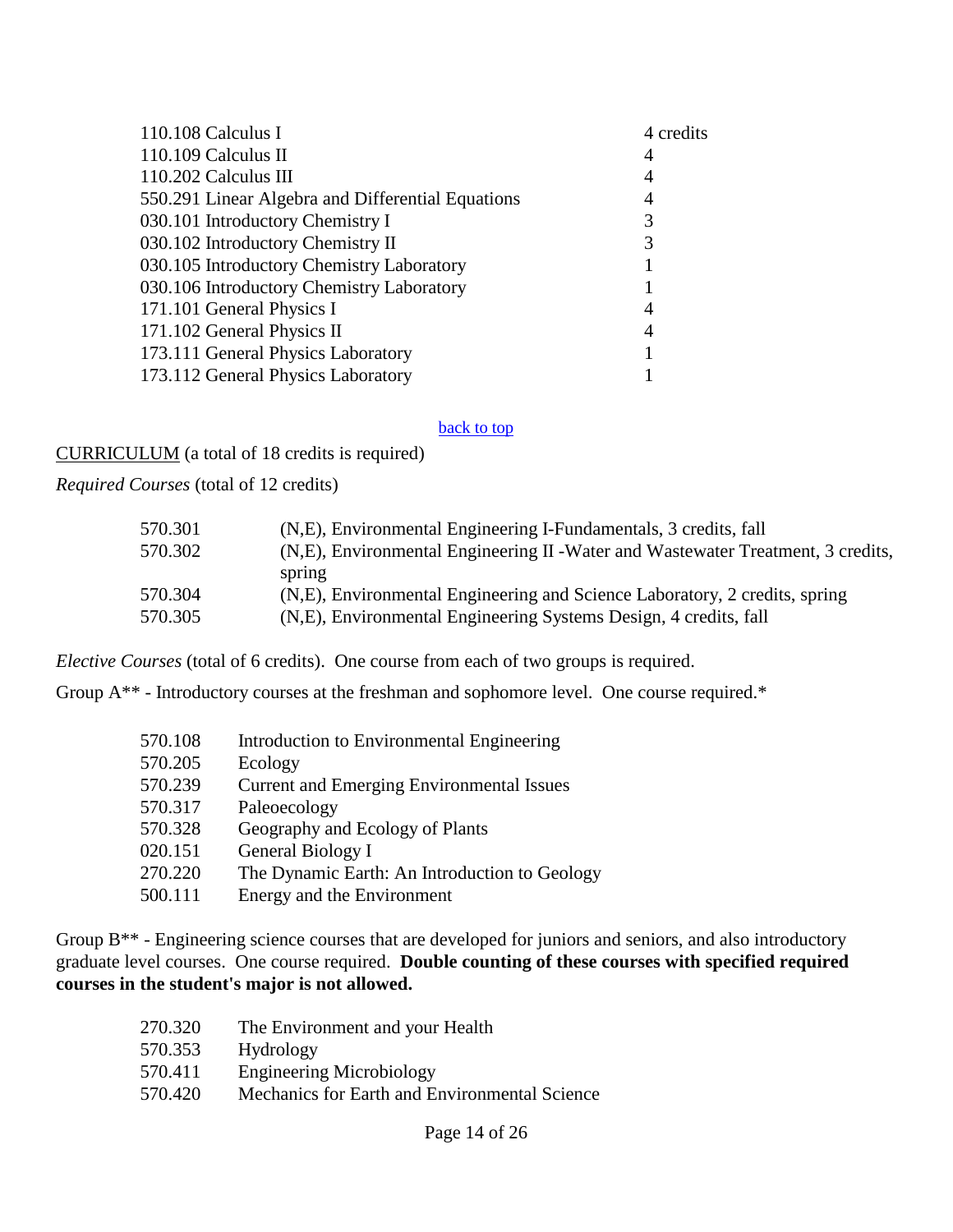| 570.423 | Principles of Geomorphology                                    |
|---------|----------------------------------------------------------------|
| 570.431 | Open Channel Hydraulics                                        |
| 570.432 | <b>Sediment Transport and River Mechanics</b>                  |
| 570.442 | <b>Environmental Organic Chemistry</b>                         |
| 570.443 | <b>Aquatic Chemistry</b>                                       |
| 570.445 | Physical/Chemical Processes in Environmental Engineering I     |
| 570.446 | <b>Biological Processes for Water and Wastewater Treatment</b> |
| 570.491 | Hazardous Waste Management                                     |
| 030.201 | Intermediate Organic Chemistry                                 |
| 030.204 | <b>Intermediate Chemistry</b>                                  |
| 030.301 | Physical Chemistry I                                           |
| 270.369 | Introduction to Geochemistry                                   |
| 270.401 | <b>Geochemical Kinetics</b>                                    |
| 270.410 | Global Climate Change: Introduction                            |
| 540.301 | <b>Chemical Kinetics and Reactor Design</b>                    |
| 540.303 | <b>Transport Phenomena I</b>                                   |
| 550.310 | Introduction to Probability and Statistics                     |
| 560.435 | Probability and Statistics in Civil Engineering                |

\*Substitution for one required course may be possible under special circumstances, with explicit approval of the environmental engineering minor advisor.

\*\*Additional course electives are possible but require approval of the environmental engineering minor advisor.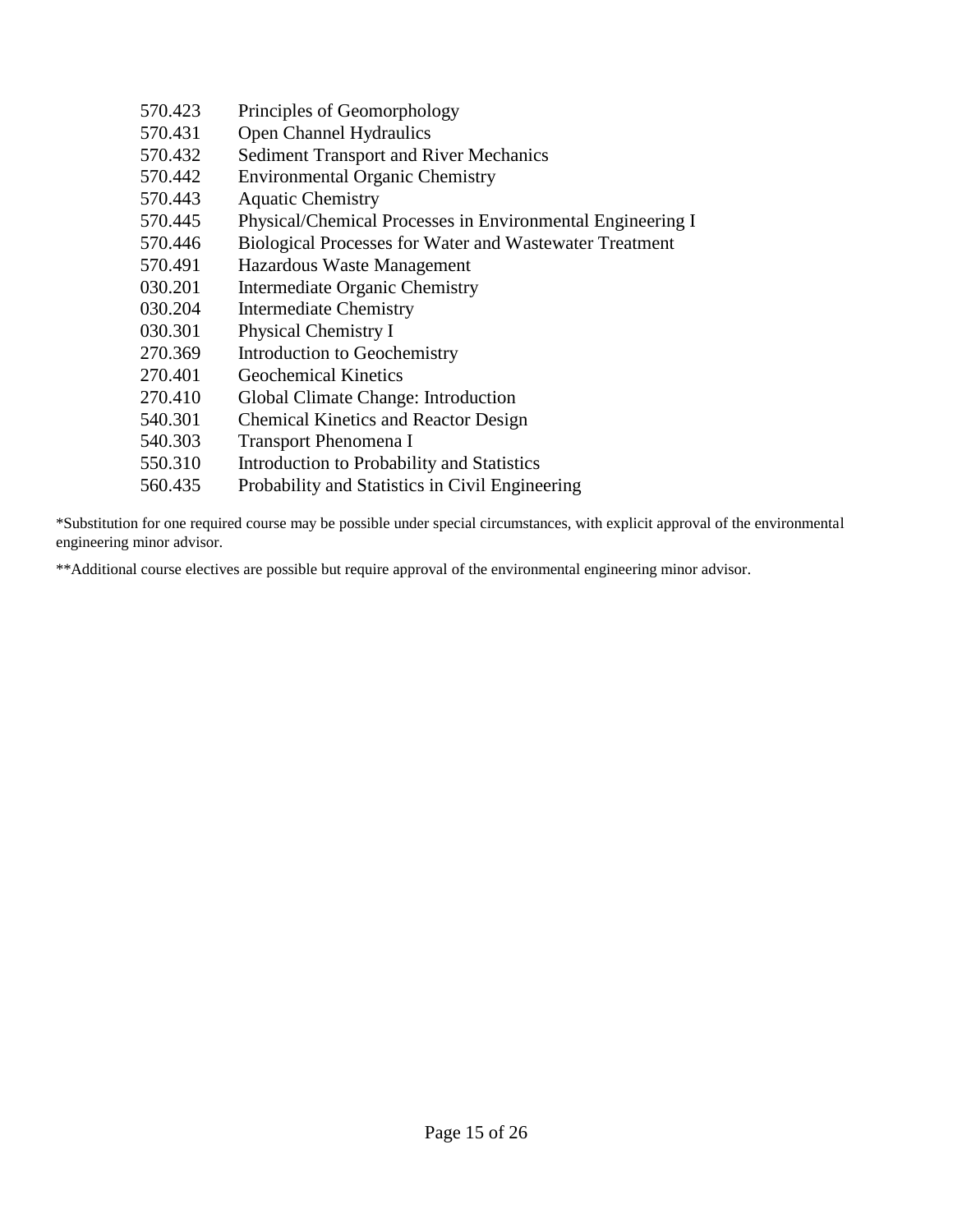### *The Minor in Engineering for Sustainable Development*

Engineers will be increasingly called upon to help devise solutions to the tremendous problems of poverty, inequality, and social and environmental dislocation that afflict major parts of the globe in the 21<sup>st</sup> century. Working as an engineer in this context involves negotiating highly complex social, economic and political realities and dealing with a wide range of institutions and actors, including national and local governments, multilateral lenders such as the World Bank, diverse non-governmental organizations (NGOs) and local communities. It also increasingly involves working in interdisciplinary teams with social scientists, public health and medical workers, humanitarian aid workers, bankers, politicians and the like. "Sustainable" development implies a development path that is socially equitable, culturally sensitive, and environmentally appropriate over a multi-generational time frame.

The Minor in Engineering for Sustainable Development exposes engineering students to some of the key issues related to development, methods of information-gathering in diverse and difficult settings, and working effectively with non-engineers on complex problems. We begin with a one-semester core course that surveys the various issues involved, followed by an individually-designed but coherent program organized around a particular theme, disciplinary approach or region of the world. We conclude with a one-semester seminar in which students come together and share their experiences and insights from their various program trajectories.

### **The Program: Structure and Content**

Students pursuing the minor are required to take seven courses. The core course is 570.110 Introduction to Engineering for Sustainable Development. Five additional courses will be selected in a program devised in consultation with the Minor advisor. Students are also required to take 570.4xx Seminar in Engineering for Sustainable Development: Theory, Practice, Experience after completing the other requirements for the minor (under development).

Of the five additional courses:

- Three must be grouped around a specific theme, region or within a specific discipline. Themes might include, for example, public health, environment, or economic development. Regions include Africa, Latin America or Asia. Disciplinary concentrations might be in Anthropology, Economics, Geography, History, Political Science, Public Health or Sociology.
- Three of the courses must be at the 300-level or above.
- One of the courses must cover methods for gathering and evaluating information in a development context. Examples include:

070.319 The Logic of Anthropological Inquiry

070.219 Anthropology and Public Action

070.347 Discourse Analysis: Stories and their Structures

280.345 Biostatistics in Public Health

280.350 Introduction to Epidemiology

230.202 Research Methods for the Social Sciences

All courses must be completed with a grade of C- or better to qualify for the minor. At least two semesters of foreign language study are strongly recommended but not required. Students who participate in a Study Abroad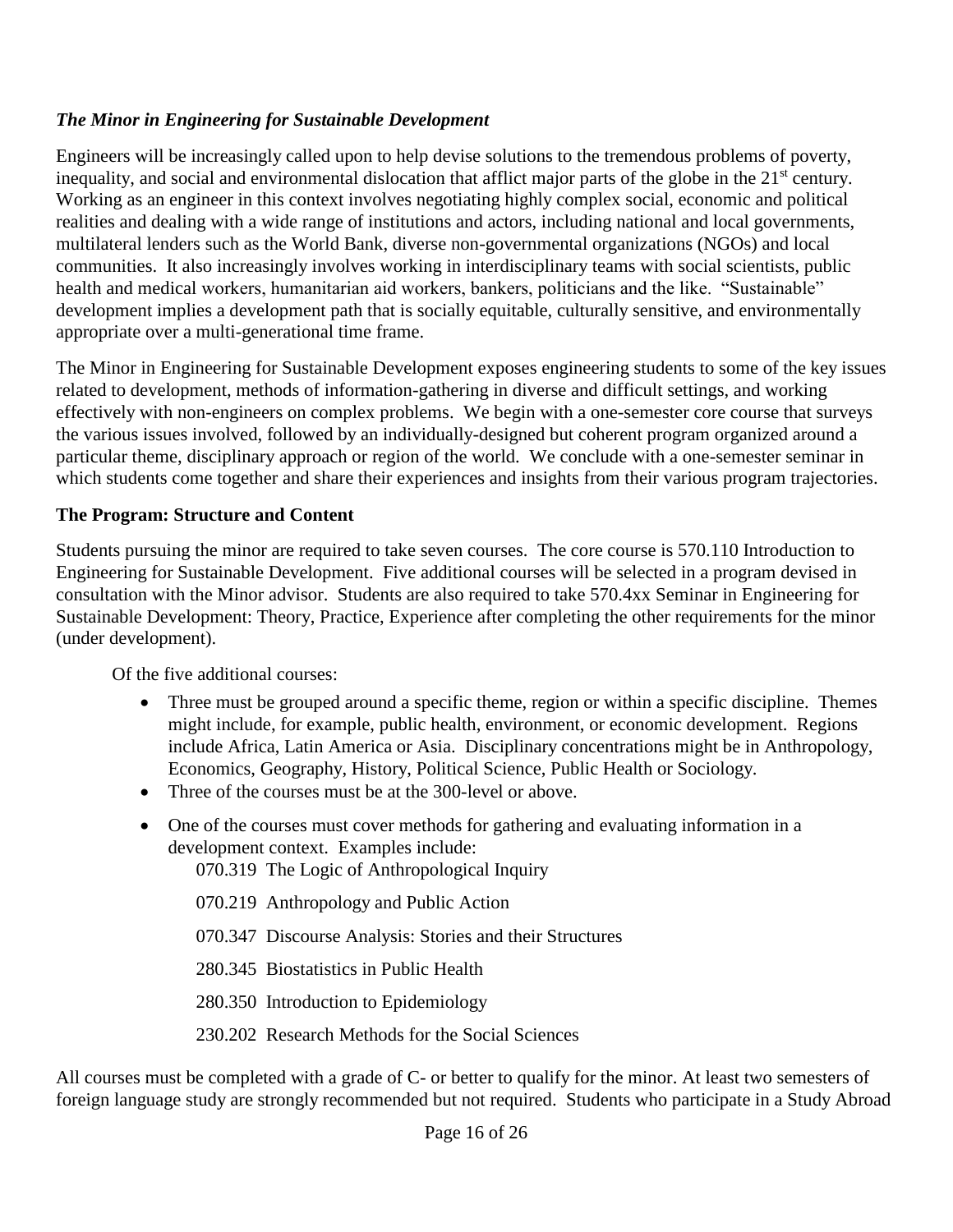program for a semester can, with the minor advisor's consent, use this experience to count in place of one of the required courses.

The value of this program will be enhanced by some form of hands-on experiential project, whether at a field site in a developing country, in support of field-workers in other divisions of the university or in distressed communities in Baltimore. This experience is not required for the minor. It might take one of the following forms:

- Field work in collaboration with Engineers Without Borders.
- Providing technical support to "clients" at Hopkins (for example, at the School of Public Health) who are engaged in field projects in developing countries. This might involve, for example, developing dedicated software for data management, devising robust and easy-to-use test kits for environmental toxins or medical conditions, or facilitating interactive analysis and project planning between researchers in Baltimore and the field personnel.
- Participating in programs being developed by the JHU Center for Social Concern, with its growing service learning component. This would allow students to work on projects in Baltimore which offers an ample field for identifying and responding to social and environmental problems.

### **Eligibility**

The minor is open to undergraduates in any of the engineering disciplines in the Whiting School of Engineering. Students in Arts & Sciences may also pursue the minor with the permission of the program director.

For further information, contact: Dr. Erica Schoenberger, Program Director, 501 Ames Hall, *ericas@jhu.edu*, 410-516-6158.

### *The Minor in Environmental Science*

The environmental science minor has been developed to encourage and facilitate studies in environmental science by students completing degrees in the other science and engineering disciplines. The minor requires completion of a set of courses dealing with the environment, and three or more upper-level environmental science courses, as described below.

#### **Core Sciences**

Because of the interdisciplinary nature of environmental science, it is important that professionals from various areas of expertise acquire a common language and a set of core concepts to make discussion and cooperation possible. The following courses represent the minimum set of requirements:

#### **Mathematics (12 credits)**

110.108 Calculus I 110.109 Calculus II At least one of these four courses: 110.201 Linear Algebra 110.202 Calculus III 110.302 Differential Equations with Applications 550.291 Linear Algebra and Differential Equations

Biology (3 credits)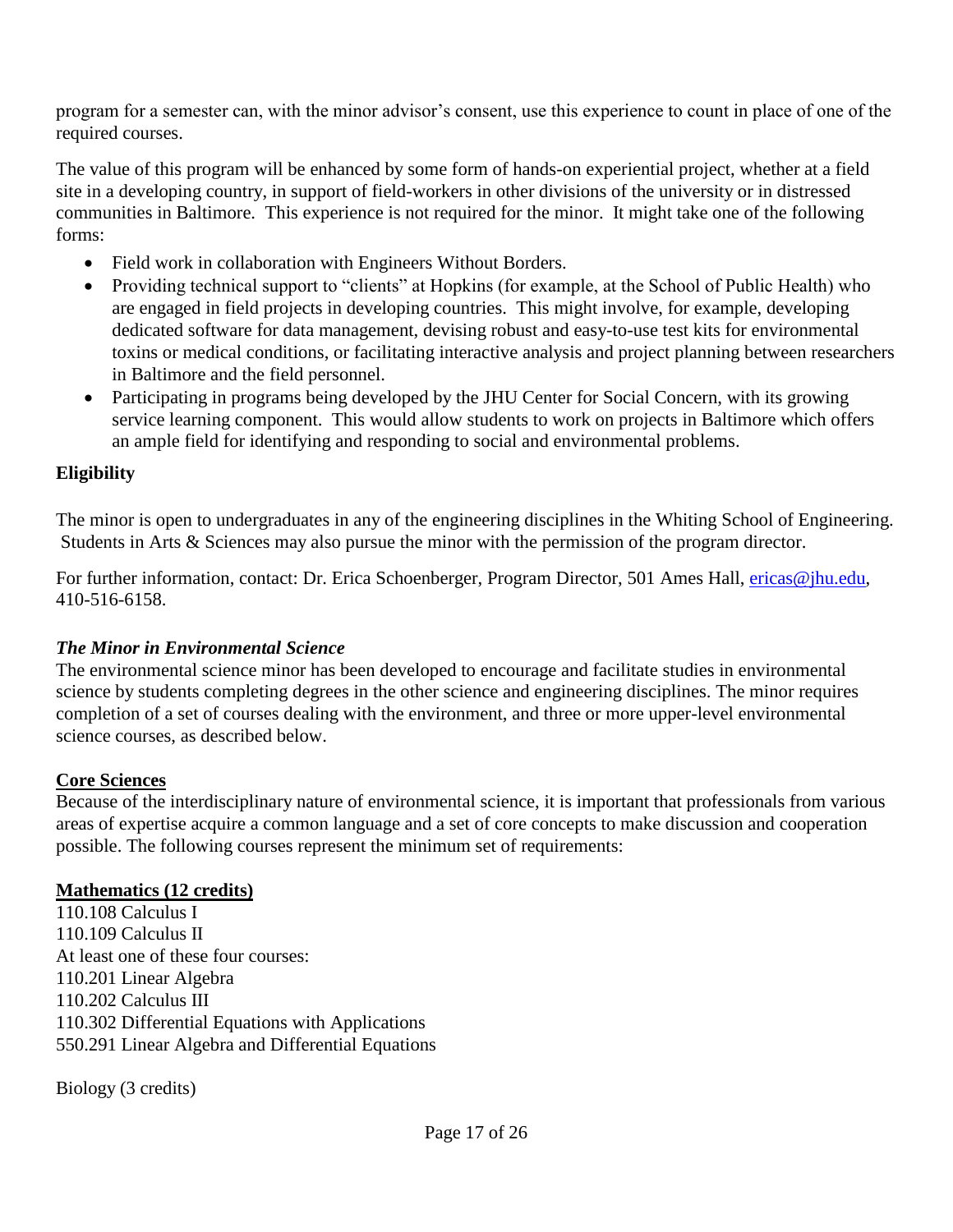One course, such as 020.151 General Biology (or alternate biology course with written approval from advisor)

## INCLUDE REMAINING INFO FROM CATALOG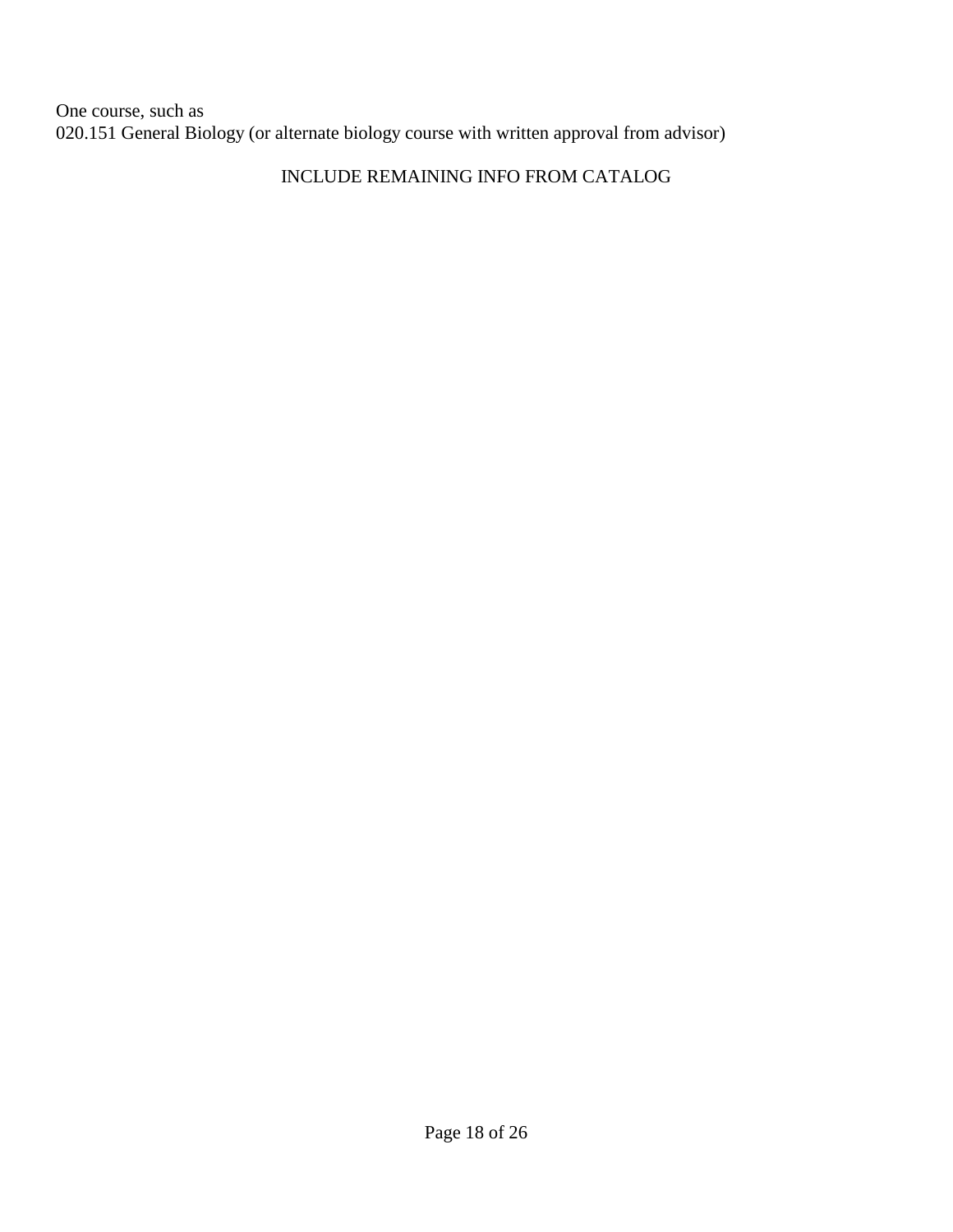#### **Undergraduate Minor in Geography and Environmental Engineering**

Name: \_\_\_\_\_\_\_\_\_\_\_\_\_\_\_\_\_\_\_\_\_\_\_\_\_\_\_\_\_\_\_\_ Graduation Date: \_\_\_\_\_\_\_\_\_\_\_\_\_\_\_

Degree: \_\_\_\_\_\_\_\_\_\_\_\_\_\_\_\_\_\_\_\_\_\_\_\_\_\_\_\_\_\_\_

Minor: Select one: environmental engineering, engineering for sustainable development, environmental science) Faculty Advisor: \_\_\_\_\_\_\_\_\_\_\_\_\_\_\_\_\_\_\_\_\_\_\_\_\_

| Course # | Course Title | Grade | Sem/Yr | $\mathrm{Cr}/\mathrm{Hr}$ |
|----------|--------------|-------|--------|---------------------------|
| 1.       |              |       |        |                           |
| 2.       |              |       |        |                           |
| 3.       |              |       |        |                           |
| 4.       |              |       |        |                           |
| 5.       |              |       |        |                           |
| 6.       |              |       |        |                           |
| 7.       |              |       |        |                           |
| 8.       |              |       |        |                           |
| 9.       |              |       |        |                           |
| 10.      |              |       |        |                           |
|          |              |       |        |                           |

### **Students are only allowed to apply up to two classes with a "C" towards their degree**

has fulfilled the requirements for a Geography undergraduate degree in the Johns Hopkins University Department of Geography and Environmental Engineering.

Advisor's Name (please print): \_\_\_\_\_\_\_\_\_\_\_\_\_\_\_\_\_\_\_\_\_\_\_\_\_\_\_\_\_\_\_\_\_\_\_\_\_\_\_\_\_\_\_\_\_\_

Advisor's Signature:

Department Chair's Name: \_\_\_\_\_\_\_\_\_\_\_\_\_\_\_\_\_\_\_\_\_\_\_\_\_\_\_\_\_\_\_\_\_\_\_\_\_\_\_\_\_\_\_\_\_\_\_\_\_

Department Chair's Signature: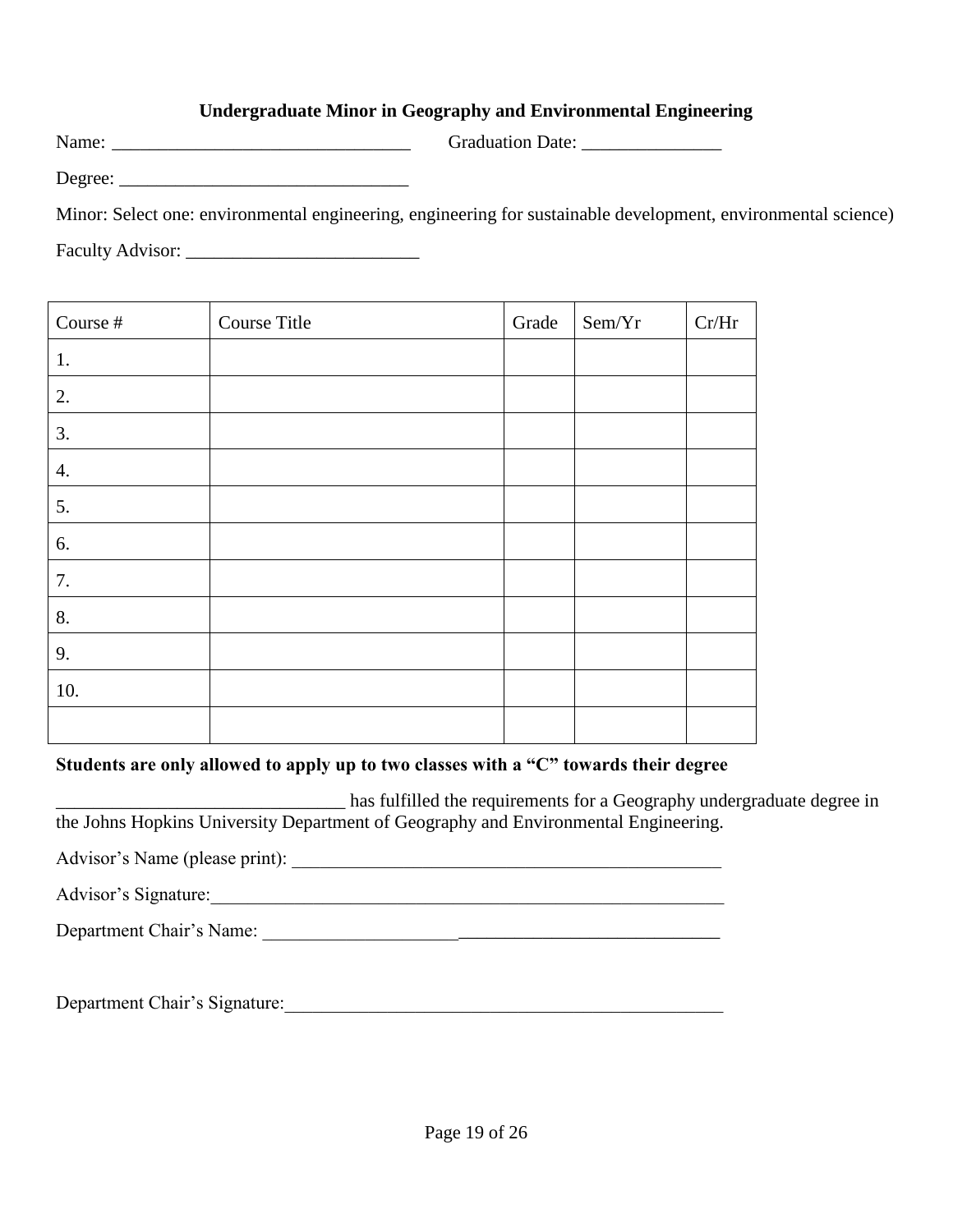# **THE CONCURRENT 5-YEAR BACHELOR'S/MASTER'S PROGRAM**

The Department of Geography and Environmental Engineering offers a concurrent five-year B.S/M.S. and B.S./M.S.E. program. The department strongly prefers applications to be submitted by the end of the fall semester of the junior year.

To apply for admission, the student must submit an online application at http://gradadmin.as.jhu.edu/graduateapplication/default.cfm. In addition, the student will need to present a statement of purpose, three letters of recommendation, and college transcripts.

Upon acceptance into the program, students will be asked to develop an outline of their proposed academic program with their advisor. Please visit http://eng.jhu.edu/wse/page/concurrent contact your advisor if you have questions or would like to consider application to the program.

# **FREQUENCY OF COURSE OFFERINGS**

Some courses are offered exclusively in specific semesters, and sometimes in alternating years. Below is the standard timeframe of course offerings. **These offerings are subject to change without notice, and future "next offered" dates are tentative.** Please confirm these offerings with your advisor when planning your course schedule. Please consult with your advisor for intervals of courses not listed here.

Graduate courses (570.6xx), which are not shown below, can be taken by seniors with permission of the instructor.

Note: In order to take a graduate level course, all undergraduate and concurrent BA/MA and BS/MS students must obtain an instructor's signature and submit that signature to the Registrar's Office unless otherwise noted in ISIS.

**500 level courses**: register in person. A signature from a full-time Homewood faculty sponsor is required. **600 level and above**: all undergraduate and concurrent BA/MA and BS/MS students must obtain an instructor's signature and submit that signature to the Registrar's Office unless otherwise noted in ISIS.

**You can add Undergraduate Permission Required Courses:** if the course is permission required, you must obtain permission from the instructor prior to adding and then you may add online. If you add without receiving permission, you run the risk of being removed from the course. You DO NOT need to bring that signature to the Registrar's Office. **For signature requirements, go to www.advising.jhu.edu and click on Academic Manual Policies and choose the Registration option.**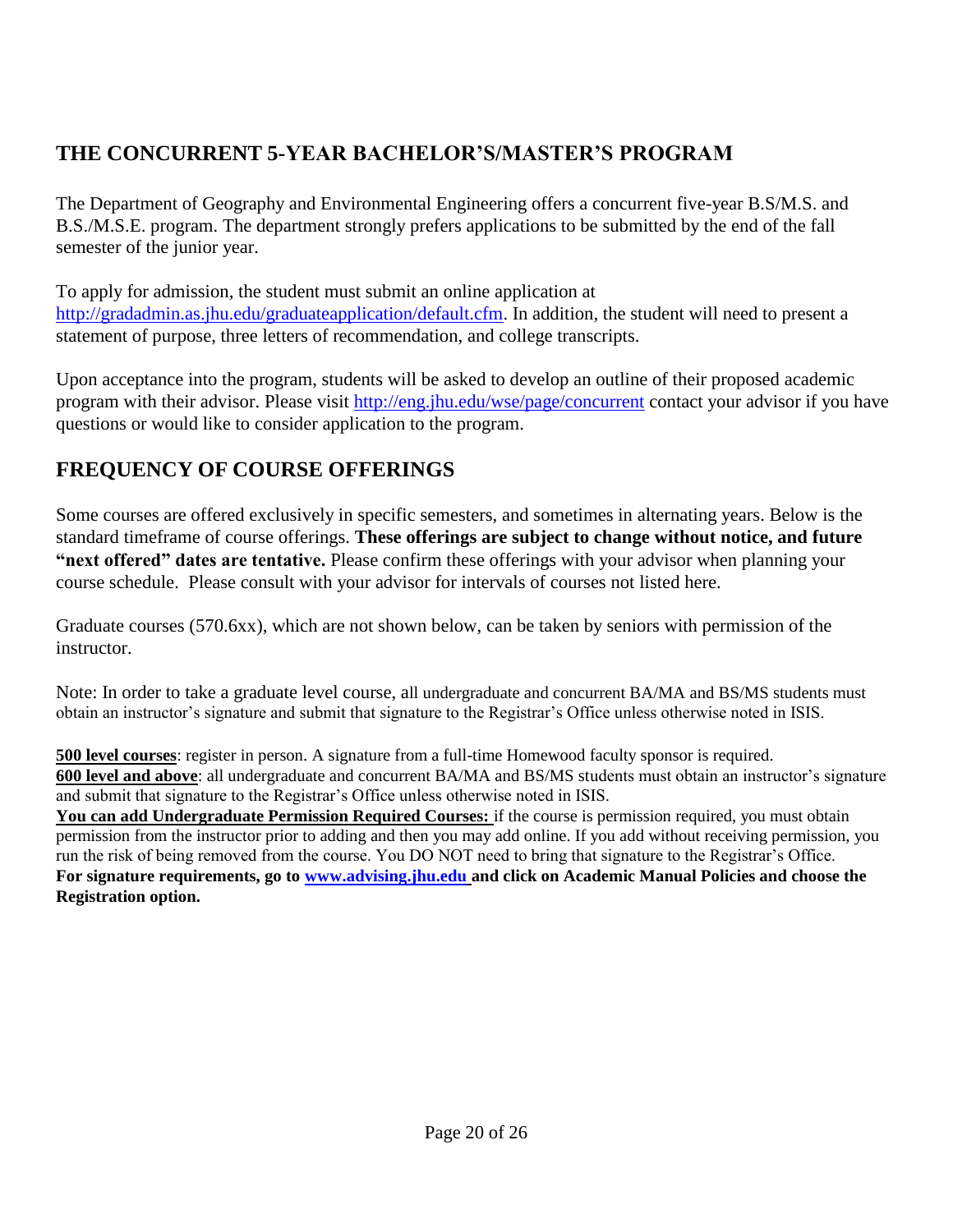| <b>COURSE</b>                                                          | <b>INTERVAL</b> | <b>NEXT</b>    |  |  |
|------------------------------------------------------------------------|-----------------|----------------|--|--|
|                                                                        | <b>OF OFFER</b> | <b>OFFERED</b> |  |  |
| 570.108 Introduction to Environmental Engineering                      | Fall/Summer     | Fall 2011      |  |  |
| 570.109 Environment and Society: Towards Sustainability                | Fall            | Fall 2011      |  |  |
| 570.205 Ecology                                                        | Fall            | Fall 2011      |  |  |
| 570.210 Introduction to Computation/Mathematical Modeling              | Spring          | Spring 2012    |  |  |
| 570.239 Current and Emerging Environmental Issues                      | Spring          | Spring 2012    |  |  |
| 570.301 Environmental Engineering I: Fundamentals                      | Fall            | Fall 2011      |  |  |
| 570.302 Environmental Engineering II: Water/Wastewater                 | Spring          | Spring 2012    |  |  |
| 570.304 Environmental Engineering and Science Lab                      | Spring          | Spring 2012    |  |  |
| 570.305 Environmental Engineering Systems Design                       | Fall            | Fall 2011      |  |  |
| 570.317 Paleoecology                                                   | Spring/Alt Yrs  |                |  |  |
| 570.328 Geography and Ecology of Plants                                | Spring          | Spring 2012    |  |  |
| 570.334 Engineering Microeconomics                                     | Fall            | Fall 2011      |  |  |
| 570.353 Hydrology                                                      | Fall            | Fall 2011      |  |  |
| 570.395 Principles of Estuarine Environment                            | Fall/Alt Yrs    |                |  |  |
| 570.404 Political Ecology                                              | Fall            |                |  |  |
| 570.406 Environmental History                                          | Fall            | Fall 2011      |  |  |
| 570.409 Facility Siting Models                                         | Fall/Alt Yrs    |                |  |  |
| 570.419 Environmental Engineering Design I                             | Fall            | Fall 2011      |  |  |
| 570.420 Mechanics for Earth and Environment Science                    | Fall            |                |  |  |
| 570.421 Environmental Engineering Design II                            | Spring          | Spring 2012    |  |  |
| 570.423 Principles of Geomorphology                                    | Spring          | <b>TBA</b>     |  |  |
| 570.424 Air Pollution                                                  | Spring/Alt Yrs  |                |  |  |
| 570.427 Natural Resources, Society, and Environment                    | Fall            |                |  |  |
| 570.429 Surface Effects in Technological Processes/Materials           | Fall            |                |  |  |
| 570.431 Open-Channel Hydraulics                                        | Spring/Alt yrs  |                |  |  |
| 570.432 Sediment Transport and River Mechanics                         | Spring/Alt Yrs  |                |  |  |
| 570.441 Environmental Inorganic Chemistry                              | Spring/Alt Yrs  | Spring 2012    |  |  |
| 570.442 Environmental Organic Chemistry                                | Fall            | Fall 2011      |  |  |
| 570.443 Aquatic Chemistry                                              | Fall            | Fall 2011      |  |  |
| 570.445 Physical/Chemical Processes for Water and Wastewater Treatment | Fall            | Fall 2011      |  |  |
| 570.446 Biological Processes for Wastewater Treatment                  | Spring          | Spring 2012    |  |  |
| 570.448 Physical/Chemical Processes in Environmental Engineering II    | Spring          | Spring 2012    |  |  |
| 570.452 Exper. Methods in Environmental Engineering and Chemistry      | Spring          | Spring 2012    |  |  |
| 570.460 Environmental Colloidal Phenomena                              | Spring          | Spring 2012    |  |  |
| 570.470 Applied Economics and Finance                                  |                 | Fall 2011      |  |  |
| 570.487 Futures Market Research                                        |                 | Fall 2011      |  |  |
| 570.490 Solid Waste Engineering Management                             | Fall            | Fall 2011      |  |  |
| 570.491 Hazardous Waste Management                                     | Spring          | Spring 2012    |  |  |
| 570.492 Department Seminar                                             | Fall/Spring     | Fall 2011      |  |  |
| 570.493 Economic Foundations for Public Decision Making                | Fall            | Fall 2011      |  |  |
| 570.494 Ecosystem Management Models                                    | Fall            |                |  |  |
| 570.495 Mathematical Foundations for Public Decision Making            | Fall            | Fall 2011      |  |  |
| 570.496 Optimization Models in Environmental Systems                   | Spring/Alt Yrs  | Spring 2012    |  |  |
| 570.497 Risk and Decision Analysis                                     | Fall            | Fall 2011      |  |  |
| 570.501 Undergraduate Research                                         |                 | Fall 2011      |  |  |
| 570.505 Independent Study                                              |                 | Fall 2011      |  |  |

### E**NVIRONMENTAL ENGINEERING CHECKOUT SHEET updated 4/3/2012**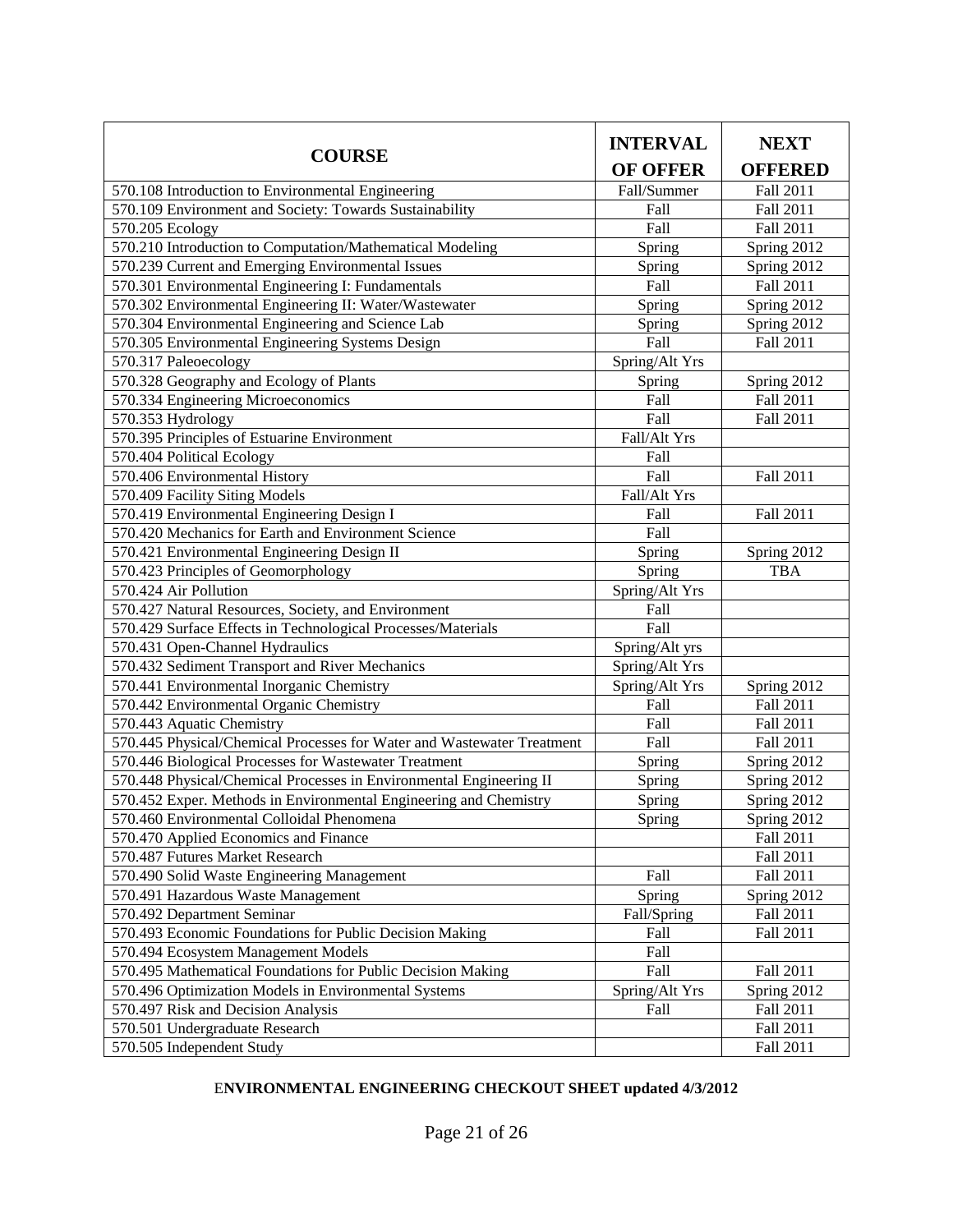Note: Environmental Engineering Majors must complete and obtain their advisor's signature on a checkout sheet at the beginning of each semester. Submit signed check out sheets to DoGEE in person (Ames Hall 313 to the Sr. Academic Program Coordinator) or via email (dogee@jhu.edu) prior to registering each semester. **Student:\_\_\_\_\_\_\_\_\_\_\_\_\_\_\_\_\_\_\_\_\_\_\_\_\_\_\_\_\_\_\_\_ Class of:\_\_\_\_\_\_\_\_\_\_\_\_\_\_\_\_\_\_\_\_\_ Current Year/Semester:\_\_\_\_\_\_\_\_\_\_\_\_\_\_\_\_\_\_\_\_\_\_\_\_\_**

| Focus Area:    | <b>Advisor's Name/Signature:</b>      |                  |      |     |          |                                         |                             | Date: |     |
|----------------|---------------------------------------|------------------|------|-----|----------|-----------------------------------------|-----------------------------|-------|-----|
|                |                                       | Cred             | Grde | Sem |          |                                         | Cred                        | Grde  | Sem |
|                | <b>Basic Science</b>                  |                  |      |     |          | Required Env. Eng.                      |                             |       |     |
| 171.101        | General Physics I                     | $\overline{4}$   |      |     | 570.239  | Current/Emerg Env<br>Issues             | 3                           |       |     |
| 173.111        | General Physics Lab. I                | 1                |      |     | 570.301  | Env Eng I:<br>Fundamentals              | 3                           |       |     |
| 171.102        | General Physics II                    | $\overline{4}$   |      |     | 570.302  | Env Eng II:<br>Water/Wastew.            | 3                           |       |     |
| 173.112        | General Physics Lab. II               | $\mathbf{1}$     |      |     | 570.304  | Env Eng and Science<br>Lab              | 3                           |       |     |
| 030.101        | Intro Chemistry I                     | $\mathfrak{Z}$   |      |     | 570.353  | Hydrology                               | 3                           |       |     |
| 030.105        | Intro Chemistry Lab I                 | $\mathbf{1}$     |      |     |          |                                         |                             |       |     |
| 030.102        | Intro Chemistry II                    | 3                |      |     |          |                                         | 15                          |       |     |
| 030.106        | Intro Chemistry Lab II                | 1                |      |     |          | <b>Env. Eng. Electives</b>              |                             |       |     |
| 570.205        | Ecology                               | $\mathfrak{Z}$   |      |     | $(F1)^*$ |                                         | $\ensuremath{\mathfrak{Z}}$ |       |     |
| $\blacksquare$ | Biology                               | $\overline{3}$   |      |     | $(F1)^*$ |                                         | 3                           |       |     |
|                |                                       |                  |      |     | $(F2)^*$ |                                         | $\overline{3}$              |       |     |
|                | $(24 \text{ or } 25 \text{ credits})$ | 24               |      |     | $(F3)*$  |                                         | 3                           |       |     |
|                | <b>Mathematics</b>                    |                  |      |     |          |                                         |                             |       |     |
| 110.108        | Calculus I                            | $\overline{4}$   |      |     |          |                                         | 12                          |       |     |
| 110.109        | Calculus II                           | $\overline{4}$   |      |     |          | <b>Technical Electives</b>              |                             |       |     |
| 110.202        | Calculus III                          | $\overline{4}$   |      |     |          |                                         | $\mathfrak{Z}$              |       |     |
| 550.291        | ${\rm L}\rm{A/DE}$                    | $\overline{4}$   |      |     |          |                                         | $\mathfrak{Z}$              |       |     |
| $-3$           | <b>Statistics</b>                     | 3                |      |     |          |                                         | $\mathfrak{Z}$              |       |     |
|                |                                       |                  |      |     |          |                                         | 3                           |       |     |
|                |                                       | 19               |      |     |          |                                         |                             |       |     |
|                | <b>H</b> & S Electives                |                  |      |     |          |                                         | 12                          |       |     |
| 570.334        | Engineering Microecon.                | $\mathfrak{Z}$   |      |     |          | <b>General Engineering</b>              |                             |       |     |
|                | Writing                               | 3                |      |     | 570.108  | Introduction to Environ.<br>Engr.       | $\mathfrak{Z}$              |       |     |
|                |                                       | 3                |      |     |          | Computing                               | $\overline{3}$              |       |     |
|                |                                       | $\overline{3}$   |      |     |          | Thermodynamics                          | $\overline{3}$              |       |     |
| $-3$           |                                       | 3                |      |     | 570.351  | Intro. To Fluid<br>Mechanics            | $\overline{3}$              |       |     |
| $.3\Box$       |                                       | 3                |      |     |          | <b>Statics and Mechanics</b><br>of Mat. | $\overline{4}$              |       |     |
|                |                                       |                  |      |     |          |                                         |                             |       |     |
|                |                                       | 18               |      |     |          |                                         | 16                          |       |     |
|                | Design Exp/Eng Lab                    |                  |      |     |          |                                         |                             |       |     |
| 570.305        | Env Eng Systems Design                | $\overline{4}$   |      |     |          |                                         |                             |       |     |
| 570.419        | Design/Synth in Env Eng I             | $\sqrt{2}$       |      |     |          |                                         |                             |       |     |
| 570.421        | Design/Synth in Env Eng<br>П          | 3                |      |     |          |                                         |                             |       |     |
|                |                                       |                  |      |     |          |                                         |                             |       |     |
|                |                                       | $\boldsymbol{9}$ |      |     |          |                                         |                             |       |     |

**Sr. Academic Prog. Coordinator Signature:\_\_\_\_\_\_\_\_\_\_\_\_\_\_\_\_\_\_\_\_\_\_\_\_\_\_\_\_\_Date: \_\_\_\_\_\_\_\_\_\_\_\_**\_\_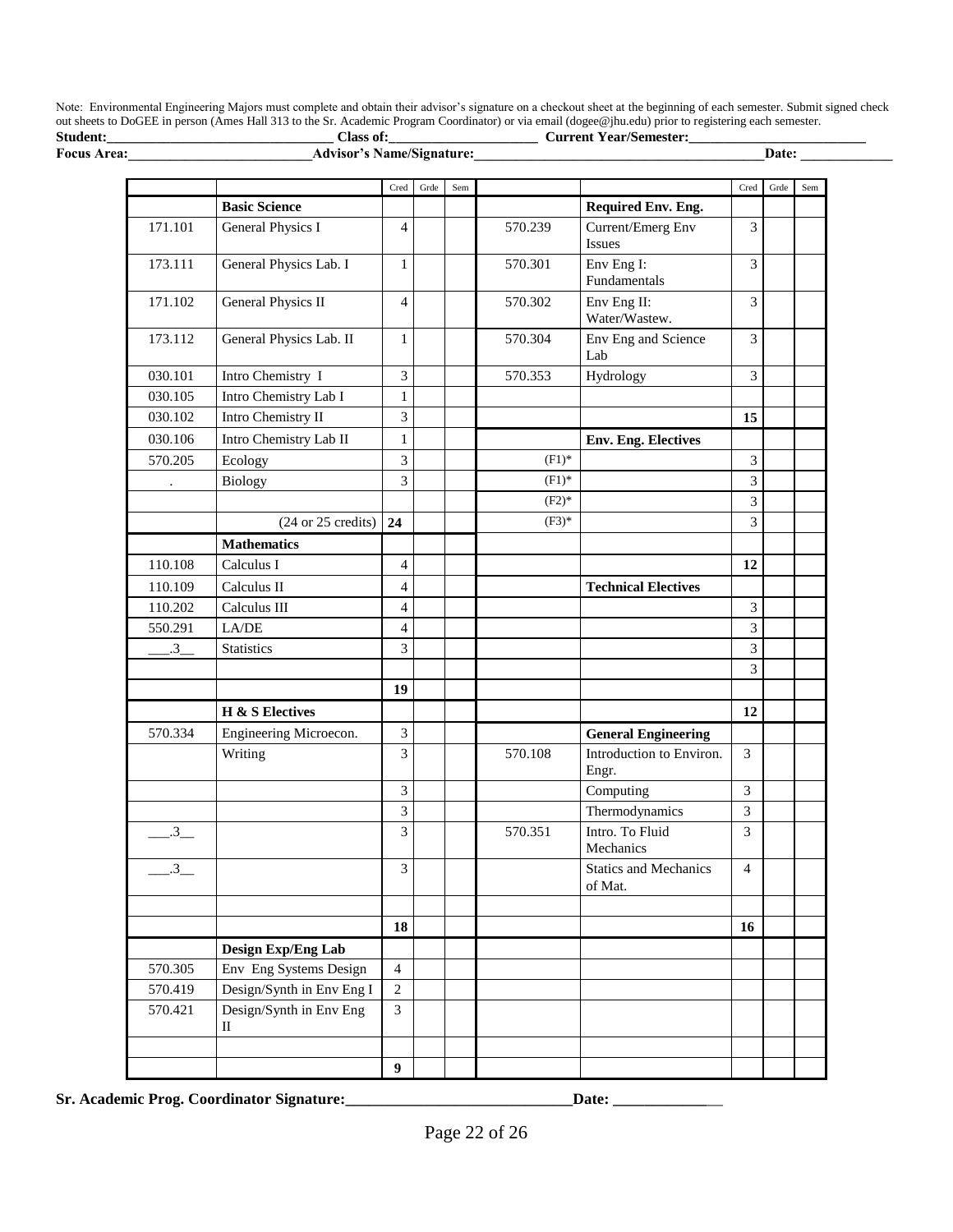**Dept Chair's Signature:\_\_\_\_\_\_\_\_\_\_\_\_\_\_\_\_\_\_\_\_\_\_\_\_\_\_\_\_\_\_\_\_\_\_\_\_\_\_\_\_\_\_\_\_\_\_Date: \_\_\_\_\_\_\_\_\_\_\_\_**\_\_

**\*Students must select 2 courses from one focus area and one course from each of the two other Focus Areas (F2, F3). See Environmental Engineering Section in the Undergraduate Advising Manual**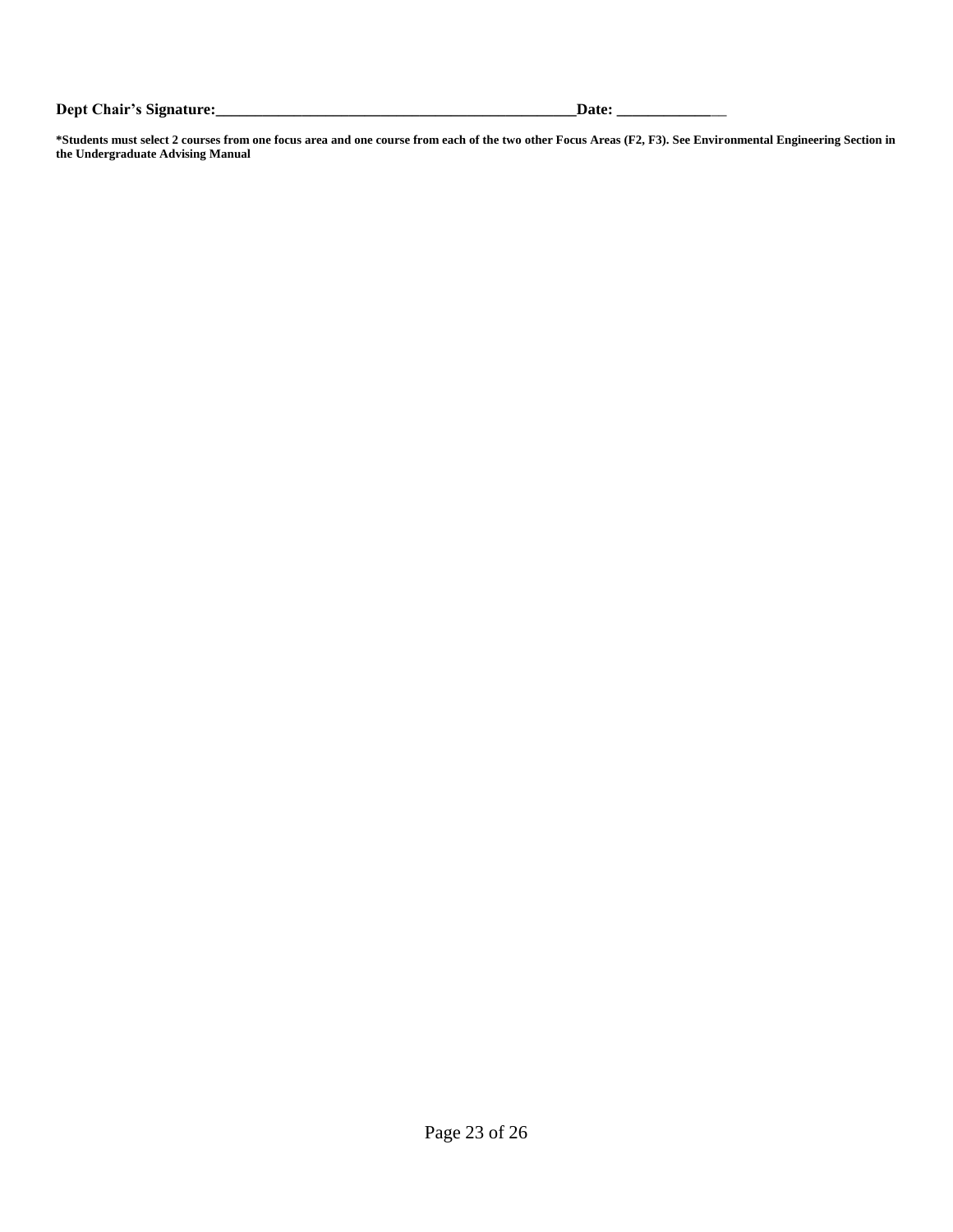#### **Whiting School of Engineering**

#### **Substitution/Exception/Waiver Form**

*Directions: Any courses relating to, exception made to, or waiver of published degree guidelines must be approved by use of this form.*

Please state the substitution, waiver, or exception requested in the box below:

| Student's Signature         | <b>Printed Name</b> | Date |
|-----------------------------|---------------------|------|
|                             |                     |      |
| Faculty Advisor's Signature | <b>Printed Name</b> | Date |

One additional signature is required.

- Substitutions, exceptions, or waivers pertaining to *courses in the major or technical electives*  must be approved by the *Department Chair* of the program in which the student is enrolled.
- Substitutions, exceptions, or waivers pertaining to *all other courses* must be approved by the *Engineering Advising Office* in Shaffer 103.

Department Chair or Printed Name Date

\_\_\_\_\_\_\_\_\_\_\_\_\_\_\_\_\_\_\_\_ \_\_\_\_\_\_\_\_\_\_\_\_\_\_\_\_\_\_\_\_\_ \_\_\_\_\_\_\_\_\_\_\_\_\_\_

٦

Engineering Advising Office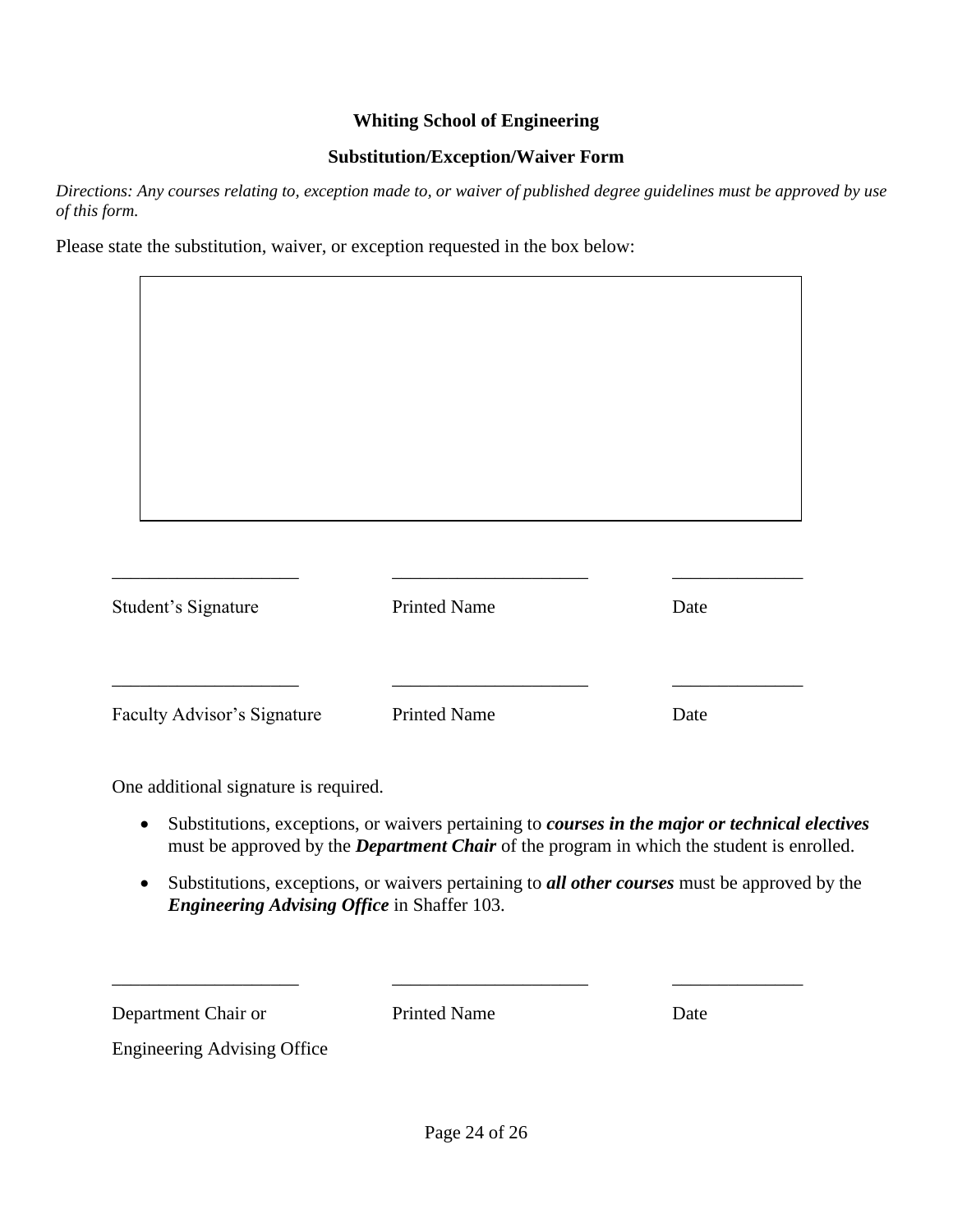## DIRECTORY OF FACULTY, STAFF, AND OTHER CONTACTS

# **DoGEE FACULTY**

| <b>Name</b>                                                                            | <b>Telephone</b> | E-mail                 | <b>Office</b> |
|----------------------------------------------------------------------------------------|------------------|------------------------|---------------|
| Dr. Hedy Alavi Senior<br>Lecturer, Assistant to the Dean<br>for International Programs | 410-516-7091     | alavi@jhu.edu          | 215 Ames      |
| Professor William Ball                                                                 | 410-516-5434     | bball@jhu.edu          | 301 Ames      |
| Professor Edward Bouwer<br>(Chair)                                                     | 410-516-7437     | bouwer@jhu.edu         | 312 Ames      |
| <b>Professor Grace Brush</b>                                                           | 410-516-7107     | gbrush@jhu.edu         | 303 Ames      |
| <b>Assistant Professor Kai Loon</b><br>Chen                                            | 410-516-7095     | kailoon.chen@jhu.edu   | 308 Ames      |
| Professor Hugh Ellis                                                                   | 410-516-6537     | hugh.ellis@jhu.edu     | 210 Ames      |
| <b>Assistant Professor Seth</b><br>Guikema                                             | 410-516-6042     | guikema@jhu.edu        | 205 Ames      |
| <b>Assistant Professor Ciaran</b><br>Harman                                            | 410-516-7102     | charman1@jhu.edu       | 306 Ames      |
| <b>Associate Professor</b><br>Markus Hilpert                                           | 410-516-5127     | markus_hilpert@jhu.edu | 309 Ames      |
| Professor Ben Hobbs                                                                    | 410-516-4681     | bhobbs@jhu.edu         | 208 Ames      |
| <b>Assistant Professor</b>                                                             |                  |                        |               |
| <b>Catherine Norman</b>                                                                | 410-516-5031     | norman@jhu.edu         | 211 Ames      |
| Professor A. Lynn Roberts                                                              | 410-516-4387     | lroberts@jhu.edu       | 206 Ames      |
| Professor Erica Schoenberger                                                           | 410-516-6158     | ericas@jhu.edu         | 501 Ames      |
| <b>Research Professor Emeritus</b><br>Eugene Shchukin                                  | 410-516-5079     | Shchukin@jhu.edu       | 212 Ames      |
| <b>Professor Alan Stone</b>                                                            | 410-516-8476     | astone@jhu.edu         | 304 Ames      |
| <b>Professor Peter Wilcock</b>                                                         | 410-516-5421     | wilcock@jhu.edu        | 310 Ames      |

# **DoGEE CLASS ADVISORS (For more specific details about your advisor, please see your ISIS account.)**

| <b>Class of</b> | <b>Advisor</b>                                                  |  |
|-----------------|-----------------------------------------------------------------|--|
| 2016            | Edward Bouwer, Ben Hobbs                                        |  |
| 2015            | Seth Guikema, Kai Loon Chen,<br>Erica Schoenberger, Grace Brush |  |
| 2014            | Peter Wilcock, Markus<br>Hilpert/Ciaran, Bill Ball              |  |
| 2013            | Alan Stone, Lynn Roberts, Hugh<br>Ellis                         |  |